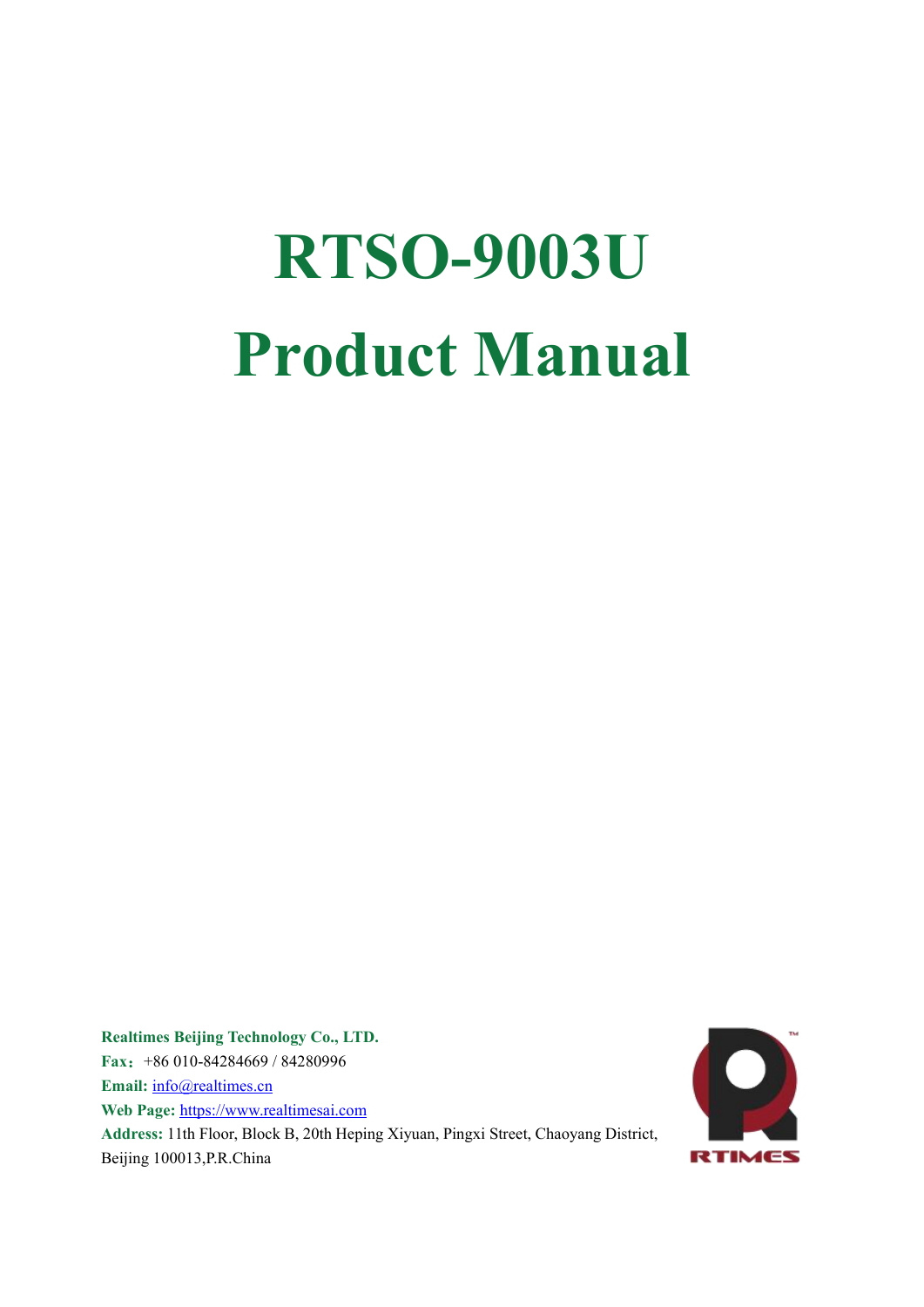## **Revision History**

| <b>Revision</b> | Date       | <b>Reason for change</b>                     | <b>Applicable</b><br>hardware version | <b>Editor</b> |
|-----------------|------------|----------------------------------------------|---------------------------------------|---------------|
| V1.0            | 2020.2     | Initial release                              | $V1.0-V1.7$                           |               |
| V2.0            | 2020.6     | Add notes and indicators                     | $V1.0-V1.7$                           | RT0086        |
| V2.1            | 2022-03-09 | Add software version supporting instructions | $V1.0-V1.7$                           | RT0086        |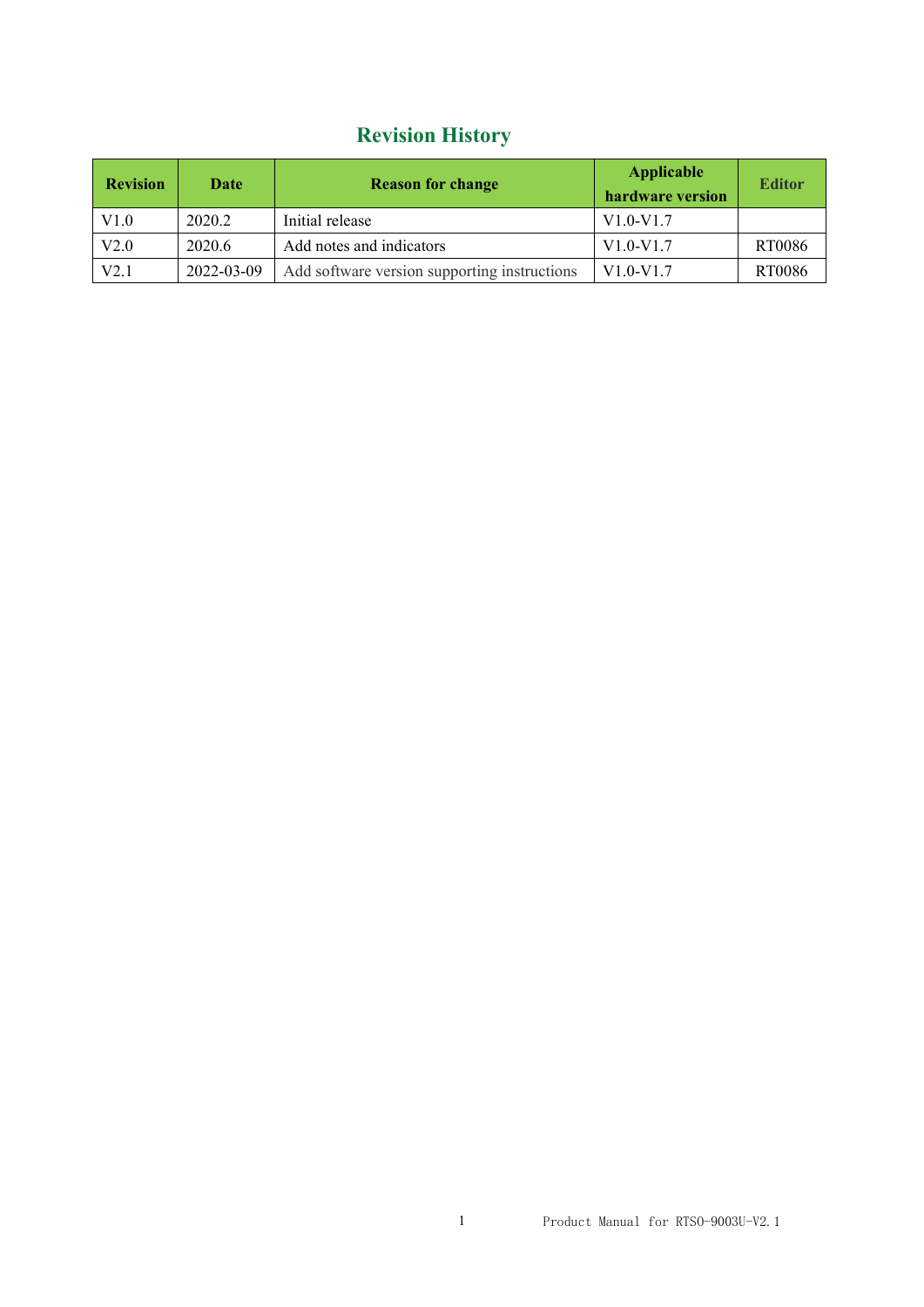

Table of Contents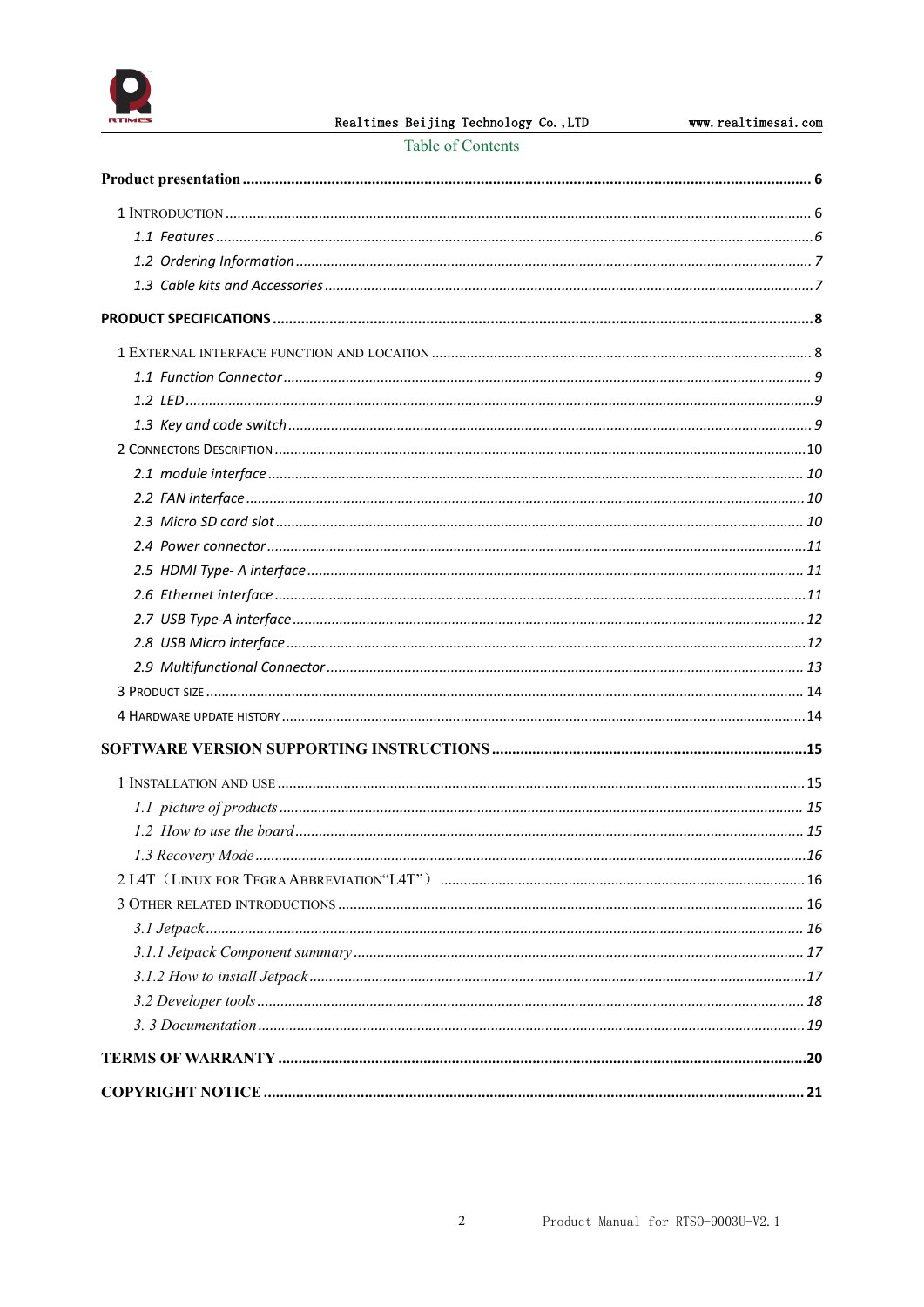



Electronic components and circuits are very sensitive to electrostatic discharge. Although our company designs anti-static protection for the main interfaces on the card when designing circuit board products, it is difficult to achieve anti-static safety protection for all components and circuits. Therefore, it is recommended to observe anti-static safety precautions when handling any circuit board component (including RTSO-9003U). Anti-static safety protection measures include, but are not limited to the following:

- a) The smart box should be placed in an anti-static bag during transportation and storage, and then the board should not be taken out during installation and deployment.
- b) Before touching the smart box, discharge the static electricity stored in the body: wear a discharge grounding wrist strap.
- c) Operate the smart box only within the safe area of the electrostatic discharge point.
- d) Avoid moving smart boxes in carpeted areas.

## **Precautions and after-sales maintenance**

matters needing attention

Before using the product, please read this manual carefully and keep it for future reference;

- ⚫ Please pay attention to and follow all warning and guidance information marked on the product;
- ⚫ Please use matching power adapter to ensure the stability of voltage and current;
- ⚫ Please use this product in a cool, dry and clean place;
- ⚫ Do not use this product in cold and hot alternate environment to avoid condensation damage components;
- ⚫ Do not splash any liquid on the product. Do not use organic solventor corrosive liquid to clean the product;
- ⚫ Do not use the product in dusty and messy environment. If it is not used for a long time, please pack the product;
- ⚫ Do not use in the environment with excessive vibration, any dropping or knocking may damage the circuit and components;
- ⚫ Do not plug and unplug the core board and peripheral modules when power is on;
- $\bullet$  Please do not repair or disassemble the product by yourself. In case of any fault, please contact our company in time for maintenance;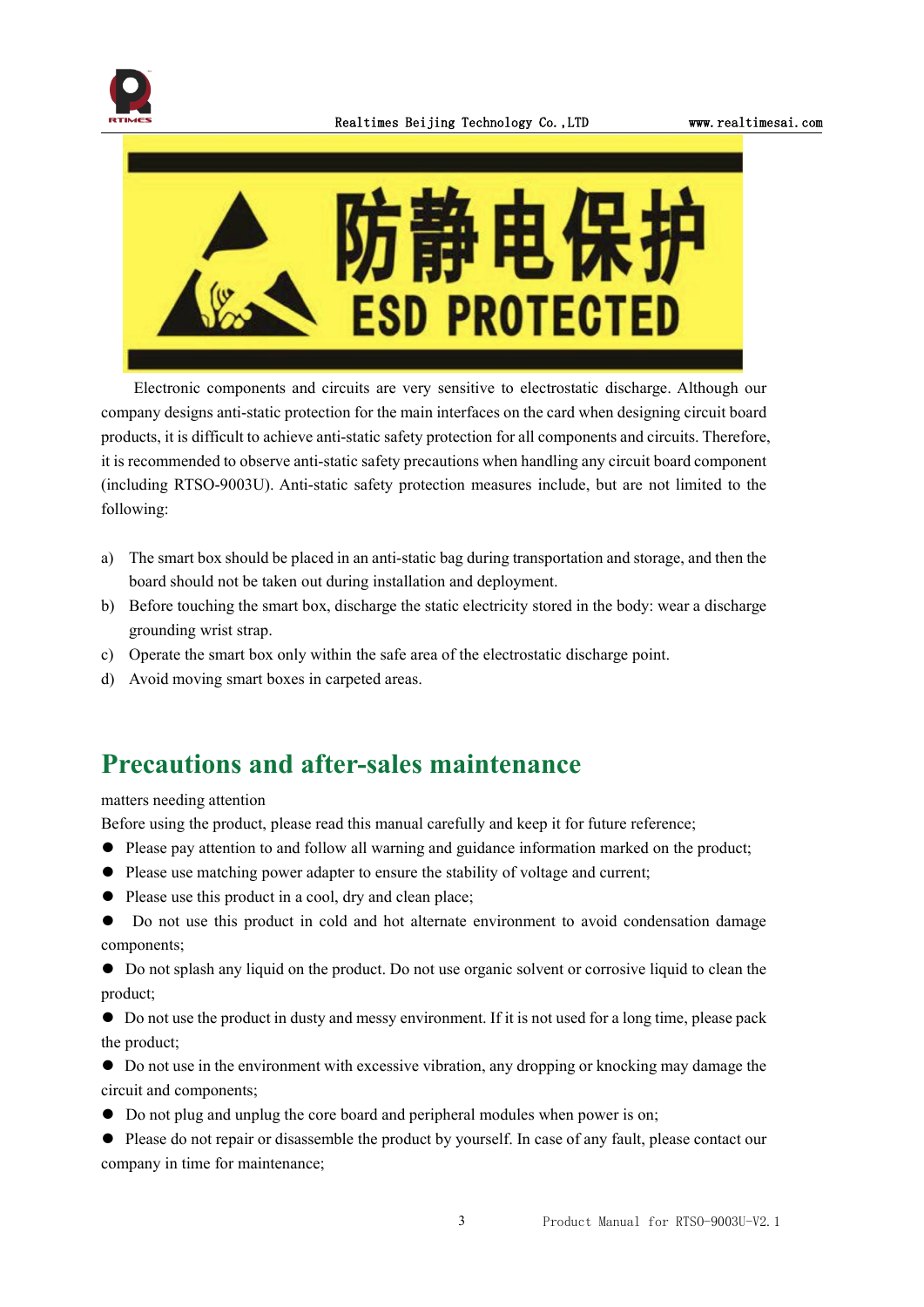

⚫ Do not modify or use unauthorized accessories by yourself, and the damage caused will not be warranted;

After sales maintenance

1) Warranty period

- Base plate, core plate : 3 year (non-human damage)
- ⚫ Other peripherals sold by the company:1year(non-human damage)

2) Warranty description

⚫ Within 7 days: the product (base plate, core module) is not damaged by human, our company will replace / repair it free of charge, and bear the return freight; (because the core module needs NVIDIA to confirm that it can meet the requirements of repair, it will take a long time, we will coordinate as soon as possible, please forgive for the inconvenience)

● From 7 days to 36 months: the product (base plate, core module) is not damaged by human, our company will repair it free of charge, and bear the return freight; (because the core module needs NVIDIA to confirm that it can meet the requirements of repair, it will take a long time, we will coordinate as soon as possible, please forgive for the inconvenience)

⚫ Artificial damage in more than 3 year or 3 year: the product (carrier plate) shall be tested after it is sent to the customer, and the customer shall be informed of whether it can be repaired and the maintenance cost in detail. After reaching an agreement, the product shall be repaired and returned to the customer, and the company shall bear the return freight;

 $\bullet$  The starting time shall be subject to the date of express delivery receipt;

3) Contact information

Official website: www.realtimesai.com

Taobao website: https://shop340963258.taobao.com/

Address: 11, block B, Heping Xiyuan, Heping West Street, Chaoyang District, Beijing

Attention: RMA

Tel: 010-84284669

Mailing notice: contact with the company's sales department in advance, arrange technical support personnel to check and eliminate errors caused by misoperation as soon as possible, fill in the product after-sale return to factory maintenance form after verification, and send it to rma@realtimes.cn Mail box, please attach the list of items to facilitate verification, so as to avoid loss and loss in the process of express delivery. The company does not receive any delivery

## **Technical support and development customization**

1. Scope of technical support

1) The company releases the electrical characteristics and use of industrial carrier boards and modules;

2) Physical dimension of hardware, relevant structure diagram and line sequence definition of specific interface;

- 3) Burn in verification of all BSP support packages provided by the company;
- 4) The company released burn environment construction, entry-level use. ;
- 5) Various peripheral module drivers released by the company;
- 6) The company's product fault diagnosis and after-sales maintenance services;
- 2. Scope of technical discussion

Due to the wide range of embedded system knowledge and various types of involvement, we can not guarantee that all kinds of questions can be answered one by one. The following content is not available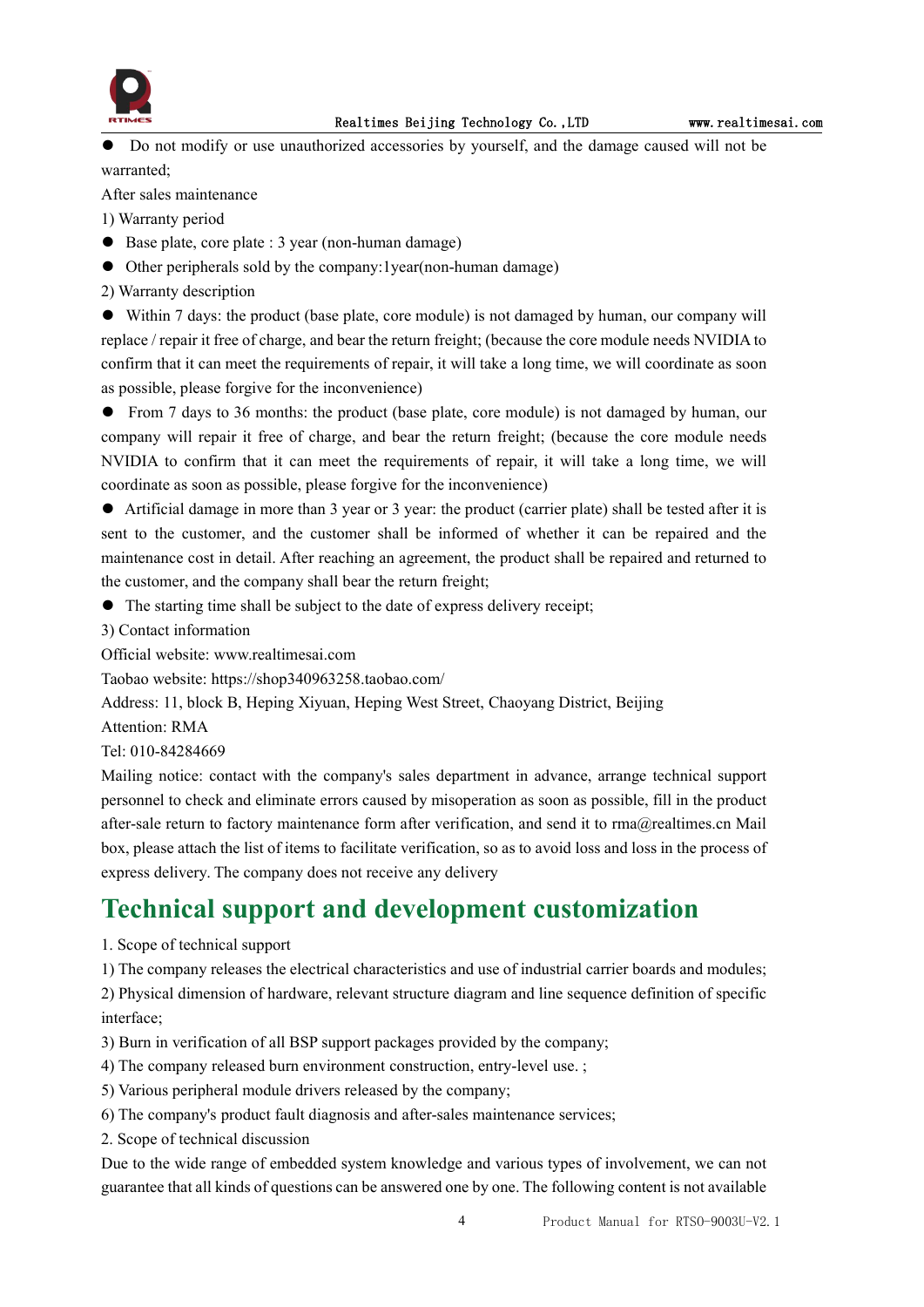

for technical support, only suggestions can be provided.

- 1) Knowledge beyond the course published by our company;
- 2) Specific software program design;
- 3) Technical support for industrial carrier not issued by the company;
- 4) All kinds of driving support for industrial carrier board not issued by the company;
- 5) Hardware principle and drive design of peripheral module not issued by our company;
- 3. Technical support mode

1) Official website or email questions (recommended): https://www.realtimesai.com/cn/download.html techsupport@realtimes.cn

- 2) Official Taobao through Alibaba Wangwang consultation: https://shop340963258.taobao.com/
- 3) Wechat group consultation (wechat Group No. consults Taobao customer service or sales, and Taobao purchase order No. needs to be provided for verification);
- 4) Technical support email: techsupport@realtimes.cn

5) Tel:010-84284669

4. Technical support time

Monday to Friday; 8:30-12:00 am; 1:00-17:30 PM;

The company arranges the rest according to the national legal holidays, during which it may not be able to provide technical support, please send the problem to the technical support email. We will reply to you as soon as possible on weekdays.

5. Complaints and suggestions

If you are not satisfied with us or have suggestions, you can send an email to yu.qin  $\omega$  realtimes.cn For feedback, please call 010-84284669 for further improvement.

6. Customized development services

The company provides the embedded operating system driver based on NVIDIA Jetson series and the paid customized development service of hardware carrier board to shorten your product development cycle.

Please email the request to [info@realtimes.cn](mailto:info@realtimes.cn)

## **Data acquisition and subsequent update**

1. Access to information

Download on our website

The company's website contains supporting information of its products, including product user manual, NVIDIA Jetson series module data manual, BSP driver support package for carrier board, supporting peripheral driver files, interface test verification method, FAQ, system burning guide, etc. get into www.realtimesai.com , select "data download" in the navigation bar, find the data you need, and click download.

2. . Subsequent updates

Updates of subsequent documents, BSP, driver files and other official account will be updated in time. We will pay close attention to our developments in order to ensure that your information is up to date. We will push through WeChat public.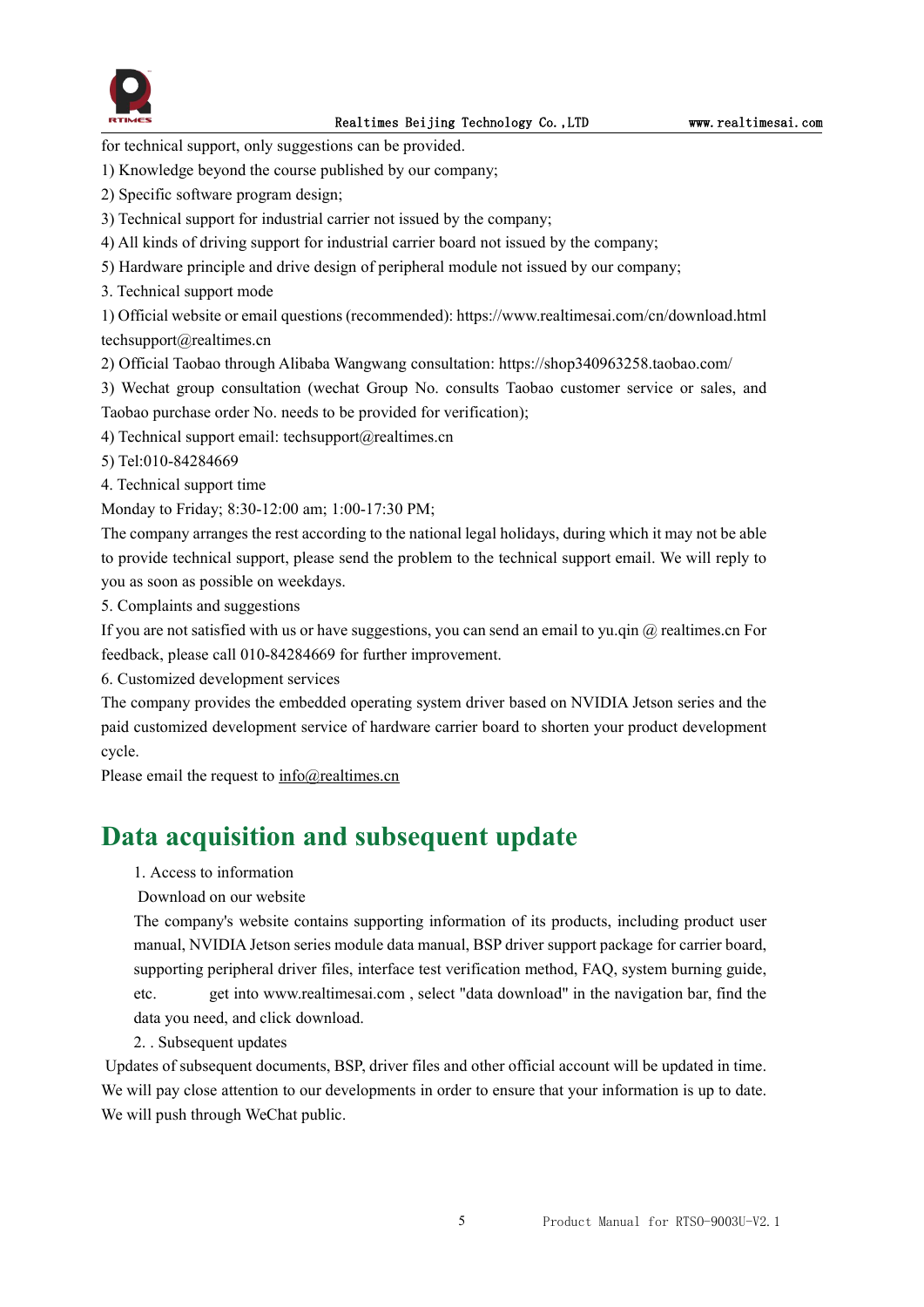

## <span id="page-6-0"></span>**Product presentation**

## <span id="page-6-1"></span>**1 Introduction**

The RTSO-9003U is a low-cost, small-volume payload board with the core NVIDIA®Jetson™ TX2 module. The payload board length and width are consistent with the NVIDIA Jetson®TX2 module, suitable for compact deployment requirement. For industrial deployment, the main interface is designed for electrostatic safety protection, the power supply application scheme with high reliability is adopted, and the whole plate device adopts wide temperature model.

#### <span id="page-6-2"></span>**1.1 Features**

- > Compatible with NVIDIA Jetson TX2/TX2i/TX2 4GB module
- $\geq 2$  x USB 3.0(5Gbps, 1A max output current)
- $\geq 2$  x CAN interface
- $\geq 1$  x 3.3V UART interface
- $\geq 1$  x Debug UART interface
- $\geq 1$  x Gigabit Ethernet(10/100/1000 BASE-T)
- $\triangleright$  4 x GPIO compliance with 3.3V voltage level
- $\geq 1$  x RTC battery interface
- $\triangleright$  1 x HDMI TYPE A interface(max 6Gbps, 24bpp, 4096x2160@60Hz)
- $\geq 1$  x Micro SD card slot
- $\geq 1$  x 3.3V I2C interface
- $\triangleright$  1 x Fan interface
- $\triangleright$  Size: 87mm  $\times$  50mm  $\times$  23mm
- Power input:  $+7 \rightarrow +19V$
- Temperature: -40~+80℃
- $\triangleright$  Weight: 42.6g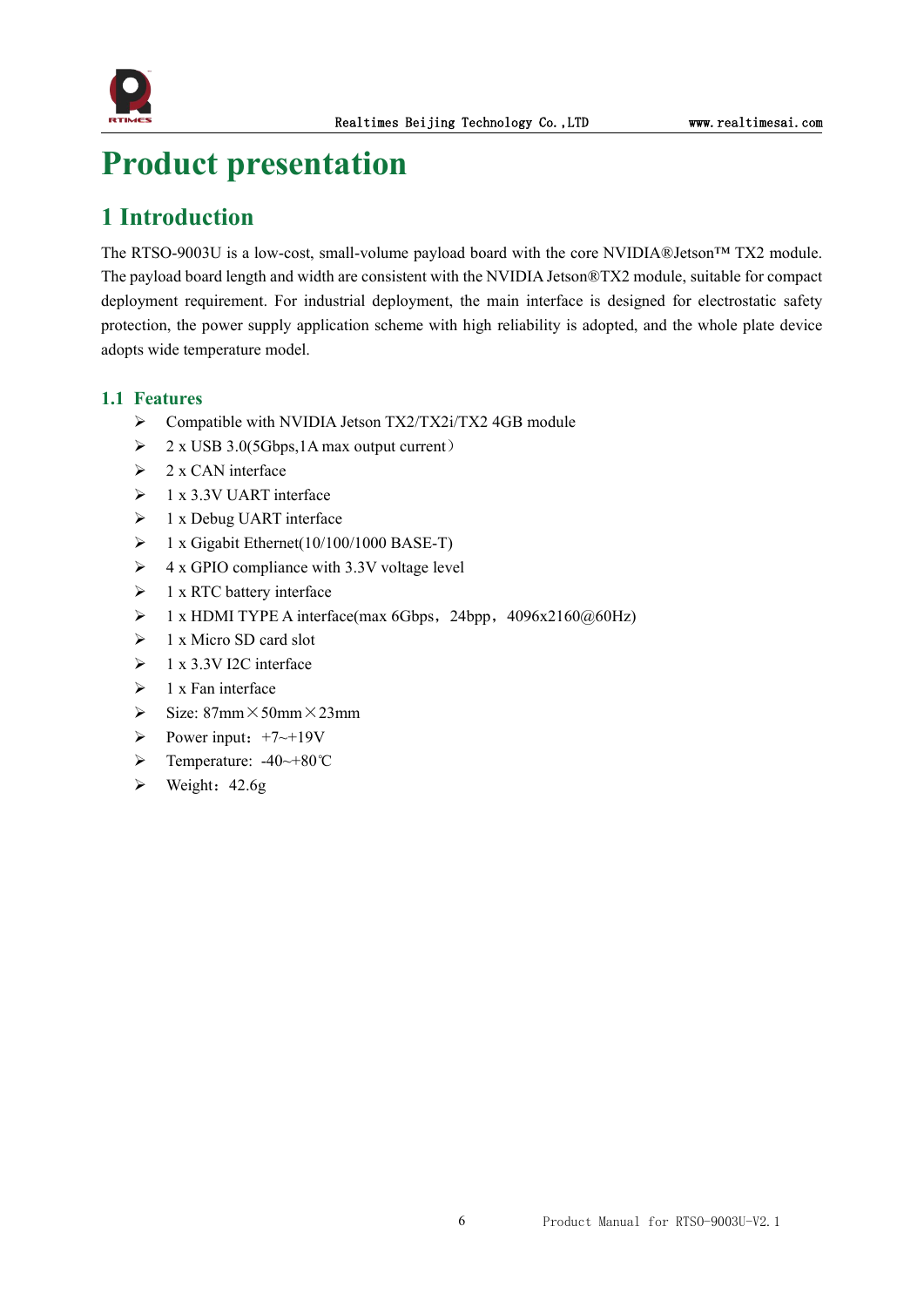

Realtimes Beijing Technology Co., LTD www.realtimesai.com

#### <span id="page-7-0"></span>**1.2 Ordering Information**

| <b>Model Options</b>     | <b>Functional Description</b>                               |
|--------------------------|-------------------------------------------------------------|
|                          | Support Jetson TX2/TX2i/TX2 4GB module, 2 x USB 3.0, 1 x    |
|                          | Micro USB 2.0, 1 x HDMI, 1 x GbE, 1 x Micro SD, 2 x 3.3V    |
| RTSO-9003U               | UART, 1 x I2C, 4 x GPIO, 2 x CAN, RoHS Compliant, Provide   |
|                          | Realtimes RTS Linux4Tegra software support package.         |
| RTS-TXX-AC/DC(option)    | TX2 Carrier Board Power Adapter, 100-240VAC/12VDC, 36W      |
|                          | 1 x HDMI to HDMI cable, 1 x USB OTG cable, 1 x              |
| RTSO-9003U-Cable(option) | multi-function double row pin extension cable (UART, CAN,   |
|                          | I2C, GPIO, button, UART remote monitoring), 1 x RTC battery |
| RTS-TXX-HS02(option)     | Active radiator for TX2                                     |
| RTS-TXX-HS03(option)     | Active radiator for TX2 (ultra-quiet)                       |

#### **Order online:**

<https://shop340963258.taobao.com> <https://mall.jd.com/index-824786.html>

#### <span id="page-7-1"></span>**1.3 Cable kits and Accessories**

The RTSO-9003U order model of supporting line package is : RTSO-9003U-Cables. Contains the following components

| <b>Subassembly</b>   | <b>Quantity</b> | <b>Functional Description</b>                                              |  |
|----------------------|-----------------|----------------------------------------------------------------------------|--|
| Micro USB to USB     | one             | Convert the onboard Micro USB2.0 interface to a standard USB2.0            |  |
|                      |                 | interface                                                                  |  |
| HDMI to HDMI cable   | one             | HDMI to HDMI cable                                                         |  |
| RTC battery          | one             | 3V RTC battery                                                             |  |
| Multifunctional line | one             | Convert the on-board pin header interface to a cable outlet, which         |  |
|                      |                 | includes the following interface cables:                                   |  |
|                      |                 | $1 \times 12$ C, $4 \times$ GPIO, $2 \times$ CAN                           |  |
|                      |                 | 1 x debug serial port, 1 x serial port, button key lead, 3V RTC clock line |  |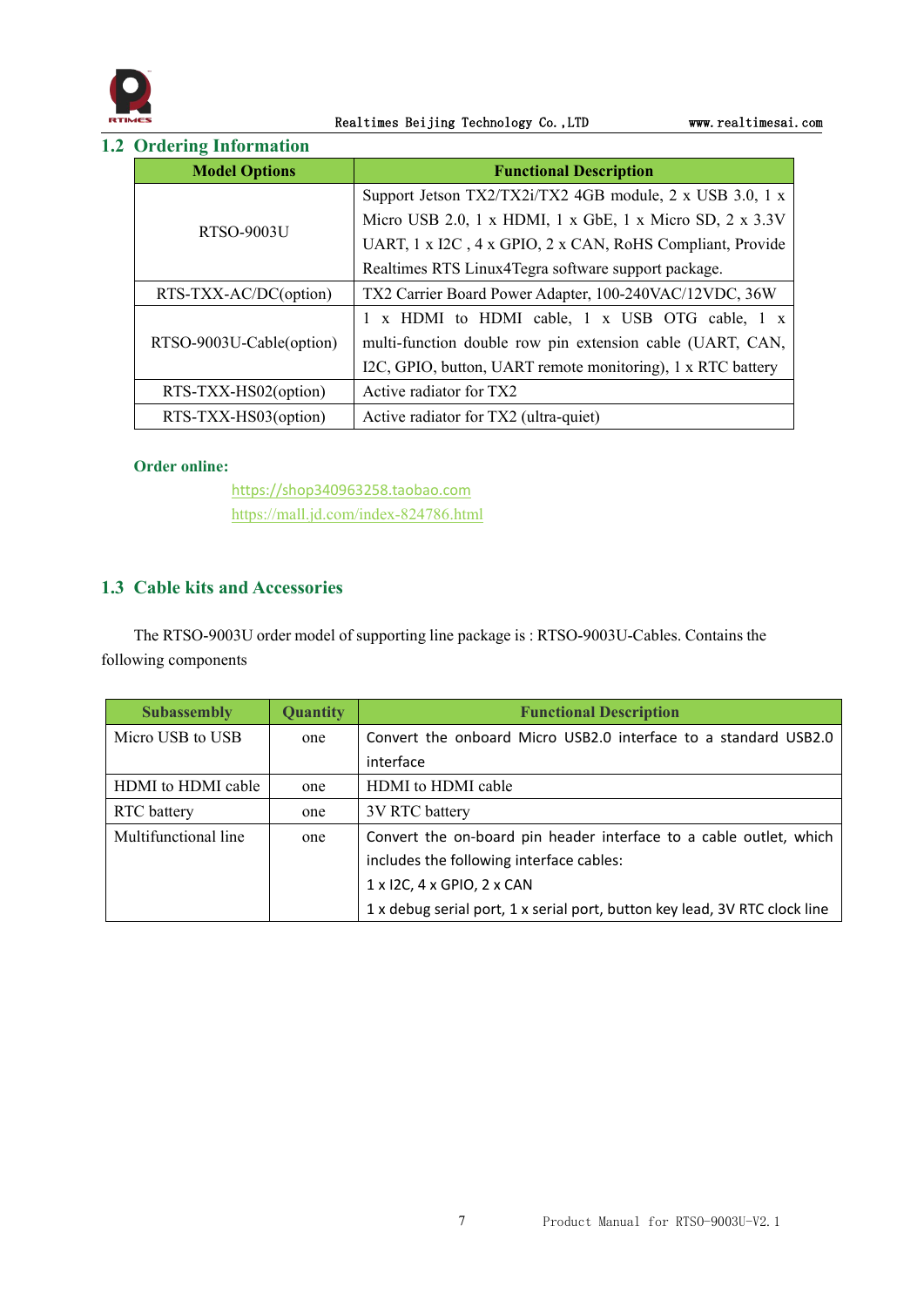

## <span id="page-8-0"></span>**Product specifications**

## <span id="page-8-1"></span>**1 External interface function and location**



**RTSO-9003U front**



Jetson Module connector

**RTSO-9003U back**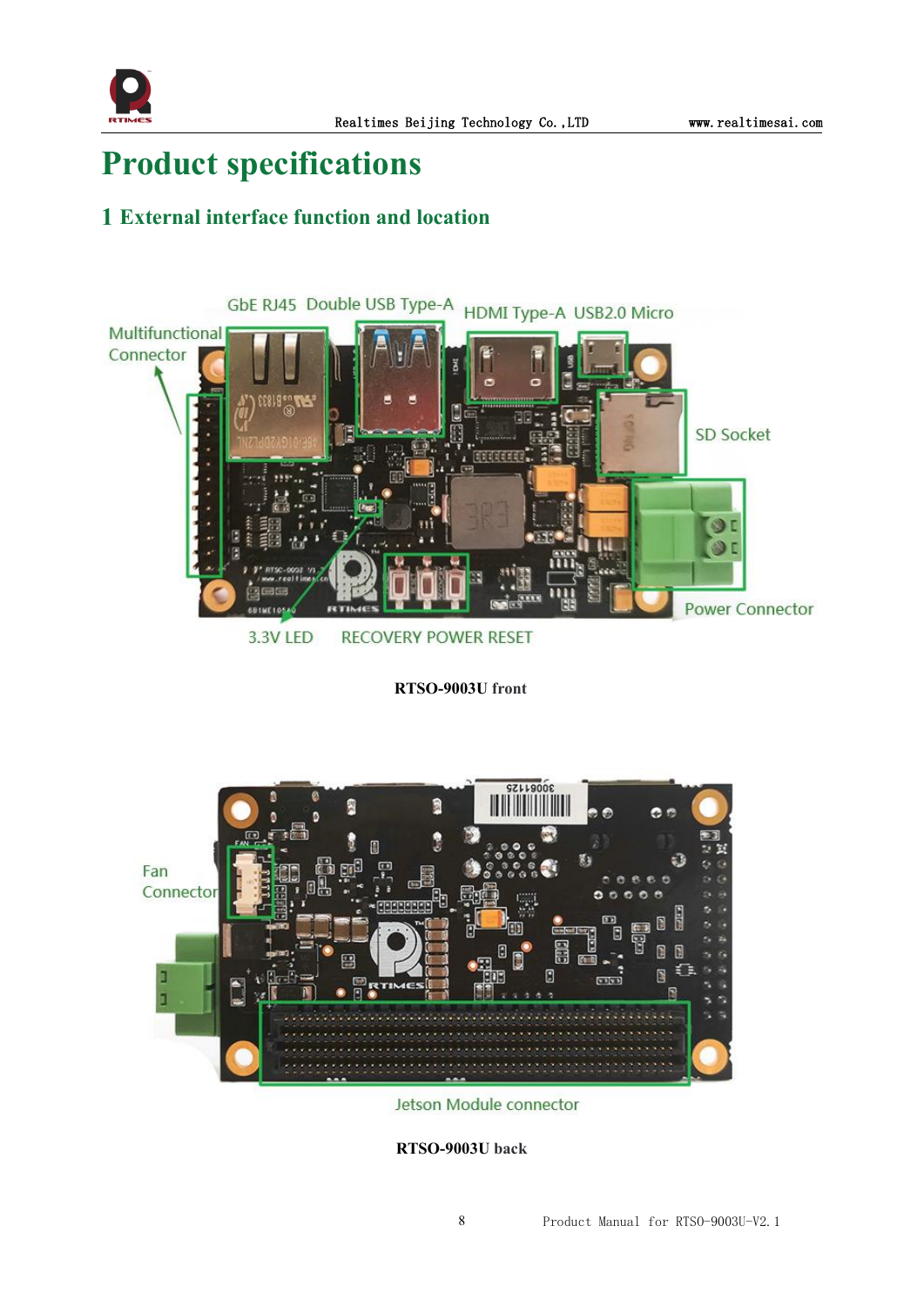

#### <span id="page-9-0"></span>**1.1 Function Connector**

| <b>Mandatory Sign</b> | <b>Functional Description</b>                        |
|-----------------------|------------------------------------------------------|
| P <sub>1</sub>        | HDMI standard interface                              |
| P <sub>2</sub>        | Micro SD $(TF)$ card slot                            |
| P <sub>3</sub>        | Double USB3.0 connector                              |
| P4                    | Micro-USB 2.0 OTG interface                          |
| P <sub>5</sub>        | Keep interface                                       |
| P <sub>6</sub>        | Fan interface                                        |
| P7                    | 2 x 12 Pin Multifuctional connector                  |
| P <sub>8</sub>        | Power connector                                      |
| P <sub>9</sub>        | RJ45 network connector                               |
| U1                    | 400 Pin high speed connector, connect the TX2 module |

#### <span id="page-9-1"></span>**1.2 LED**

| <b>Mandatory Sign</b> | <b>Functional Description</b> | <b>Status description</b>   |
|-----------------------|-------------------------------|-----------------------------|
|                       | 3.3V status LED               | Normally on - carrier start |

#### <span id="page-9-2"></span>**1.3 Key and code switch**

| <b>Mandatory Sign</b> | <b>Functional Description</b>                                   |
|-----------------------|-----------------------------------------------------------------|
|                       | Power button, For system shutdown and soft shutdown after boot  |
|                       | Recovery button, Used to put the core module into recovery mode |
|                       | Reset button, Use to restart the core module                    |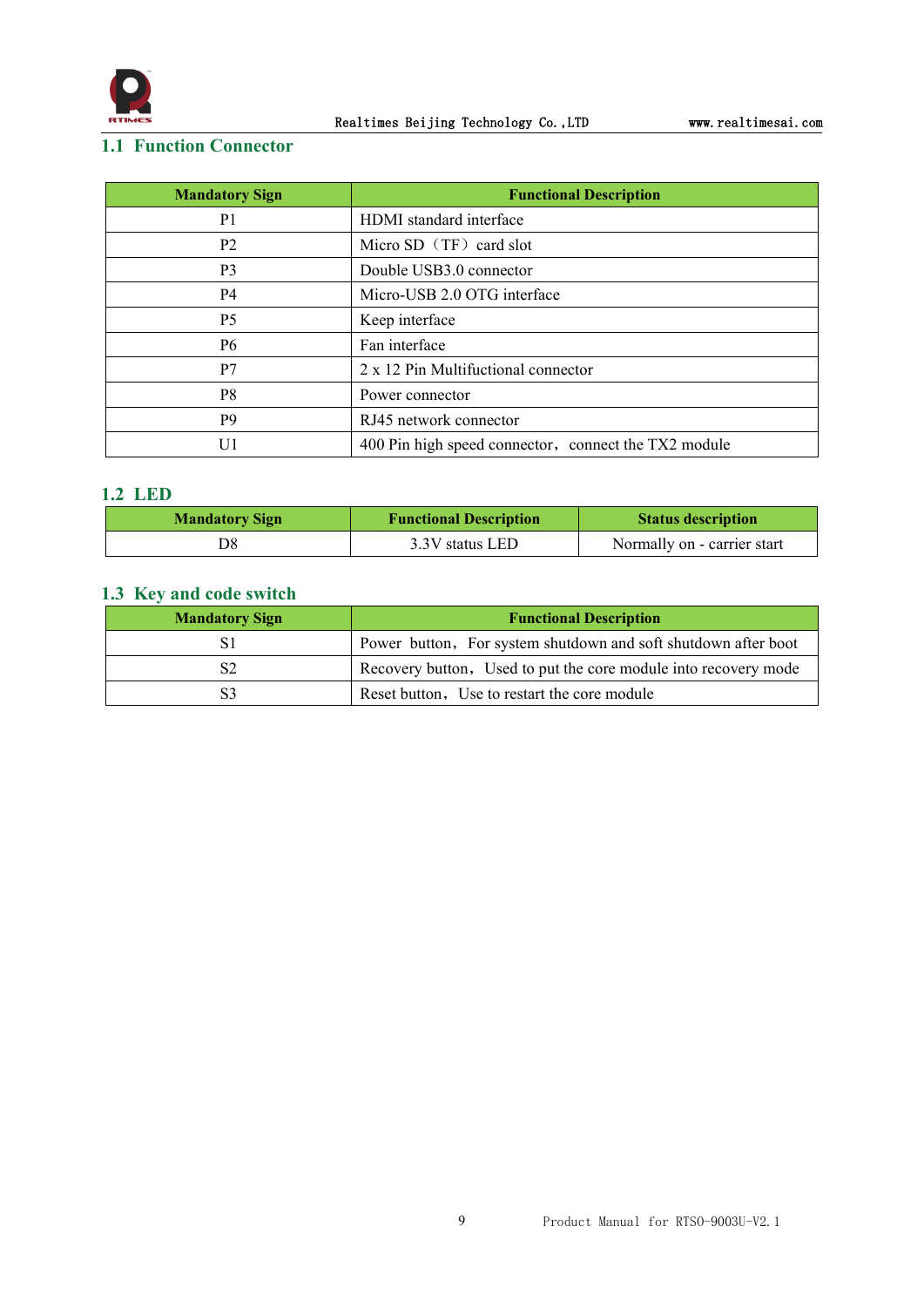

## <span id="page-10-0"></span>**2 Connectors Description**

#### <span id="page-10-1"></span>**2.1 module interface**

| <b>Function</b>   | Connecting NVIDIA Jetson TX2 core modules                                                   |  |
|-------------------|---------------------------------------------------------------------------------------------|--|
| marking           | U1                                                                                          |  |
| <b>Type</b>       | Samtec: SEAM-50-03.5-S-08-2-A-K                                                             |  |
| <b>Pin define</b> | Refer to the pin definition instructions in the NVIDIA Jetson TX2<br>core module data book. |  |

#### <span id="page-10-2"></span>**2.2 FAN interface**

| <b>Function</b> |                | Connect external cooling fan       |                |               |  |
|-----------------|----------------|------------------------------------|----------------|---------------|--|
| <b>Marking</b>  | P <sub>6</sub> |                                    |                |               |  |
| <b>Type</b>     |                | Molex PicoBlade Header             |                |               |  |
| Pin define      |                |                                    |                |               |  |
|                 | Pin            | <b>Signal</b>                      | Pin            | <b>Signal</b> |  |
|                 |                | <b>GND</b>                         | $\overline{2}$ | $+5V$         |  |
|                 |                | <b>TACH</b>                        | 4              | <b>PWM</b>    |  |
|                 |                |                                    |                |               |  |
|                 |                | Pin-1: The Green box on the right. |                |               |  |

#### <span id="page-10-3"></span>**2.3 Micro SD card slot**

| <b>Function</b> |                 | Micro SD (TF) slot |                |               |  |
|-----------------|-----------------|--------------------|----------------|---------------|--|
| <b>Marking</b>  | P <sub>2</sub>  |                    |                |               |  |
| <b>Type</b>     | Micro SD $(TF)$ |                    |                |               |  |
| Pin define      |                 |                    |                |               |  |
|                 | Pin             | <b>Signal</b>      | Pin            | <b>Signal</b> |  |
|                 |                 | SDIO DATA2         | $\overline{2}$ | SDIO DATA3    |  |
|                 | 3               | SDIO CMD           | $\overline{4}$ | SDIO VCC      |  |
|                 | 5               | SDIO CLK           | 6              | <b>GND</b>    |  |
|                 | 7               | SDIO DATA0         | 8              | SDIO DATA1    |  |
|                 | $\mathbf Q$     | <b>GND</b>         | 10             | SDIO_CD       |  |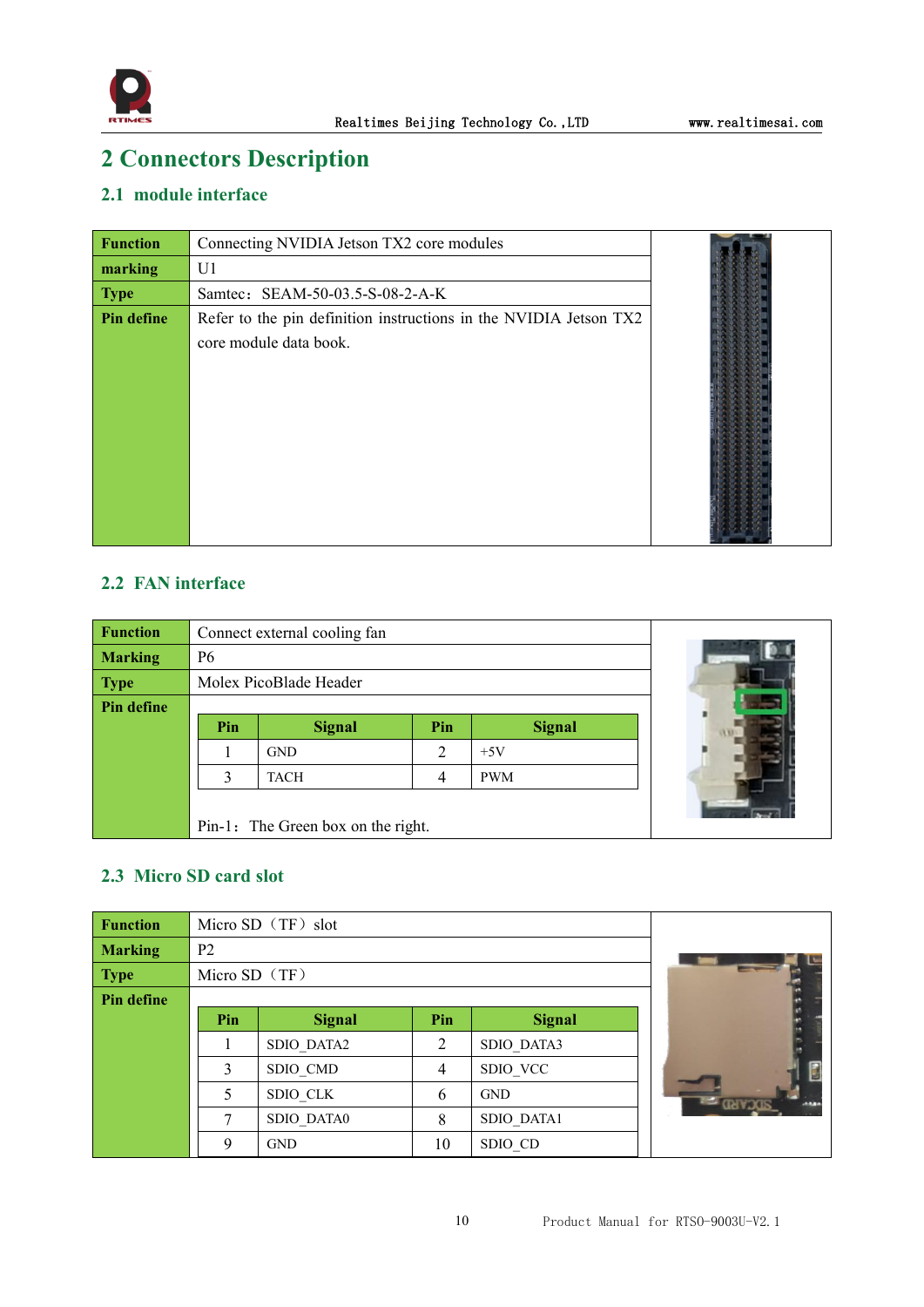

#### <span id="page-11-0"></span>**2.4 Power connector**

| <b>Function</b> |                       | Power input terminal                       |  |  |
|-----------------|-----------------------|--------------------------------------------|--|--|
| <b>Marking</b>  | P <sub>8</sub>        |                                            |  |  |
| <b>Type</b>     | 3.81mm Power terminal | G                                          |  |  |
| Pin define      |                       |                                            |  |  |
|                 | Pin                   | <b>Signal</b>                              |  |  |
|                 |                       | $VCC (+)$                                  |  |  |
|                 |                       |                                            |  |  |
|                 |                       | Pin-1: The red box on the right.           |  |  |
|                 |                       | Input voltage range: $+7v$ $+19v$          |  |  |
|                 |                       | Do not connect the cable with electricity! |  |  |

### <span id="page-11-1"></span>**2.5 HDMI Type- A interface**

| <b>Function</b> |                | Connecting the display |                |                    |             |
|-----------------|----------------|------------------------|----------------|--------------------|-------------|
| <b>Marking</b>  | P <sub>1</sub> |                        |                |                    |             |
| <b>Type</b>     | Type-A         |                        |                |                    |             |
| Pin define      |                |                        |                |                    |             |
|                 | Pin            | <b>Signal</b>          | Pin            | <b>Signal</b>      | <b>INCH</b> |
|                 | 1              | TMDS DATA2+            | $\overline{2}$ | TMDS DATA2 GND     |             |
|                 | 3              | TMDS DATA2-            | $\overline{4}$ | TMDS DATA1+        |             |
|                 | 5              | TMDS DATA1 GND         | 6              | <b>TMDS DATA1-</b> |             |
|                 | $\tau$         | TMDS DATA0+            | 8              | TMDS DATA0 GND     |             |
|                 | 9              | TMDS DATA0-            | 10             | TMDS CLOCK+        |             |
|                 | 11             | TMDS CLOCK GND         | 12             | TMDS CLOCK-        |             |
|                 | 13             | <b>CEC</b>             | 14             | NO CONNECT         |             |
|                 | 15             | DDC CLOCK              | 16             | <b>DDC DATA</b>    |             |
|                 | 17             | DDC GND                | 18             | +5V POWER          |             |
|                 | 19             | <b>HOT PLUG DETECT</b> |                |                    |             |

#### <span id="page-11-2"></span>**2.6 Ethernet interface**

| <b>Function</b> | Ethernet connector<br>国会<br>$\mathbf{L}_{\mathbf{A}} = \mathbf{I}^{\text{max}}$ |               |                |                   |  |  |
|-----------------|---------------------------------------------------------------------------------|---------------|----------------|-------------------|--|--|
| <b>Marking</b>  | P <sub>9</sub>                                                                  |               |                |                   |  |  |
| <b>Type</b>     | RJ45                                                                            |               |                |                   |  |  |
| Pin define      |                                                                                 |               |                |                   |  |  |
|                 | Pin                                                                             | <b>Signal</b> | Pin            | <b>Signal</b>     |  |  |
|                 |                                                                                 | $TP0+$        | $\overline{2}$ | TP <sub>0</sub> - |  |  |
|                 | 3                                                                               | $TP1+$        | 4              | $TP2+$            |  |  |
|                 | 5                                                                               | $TP2-$        | 6              | $TP1-$            |  |  |
|                 | ┑                                                                               | $TP3+$        | 8              | $TP3-$            |  |  |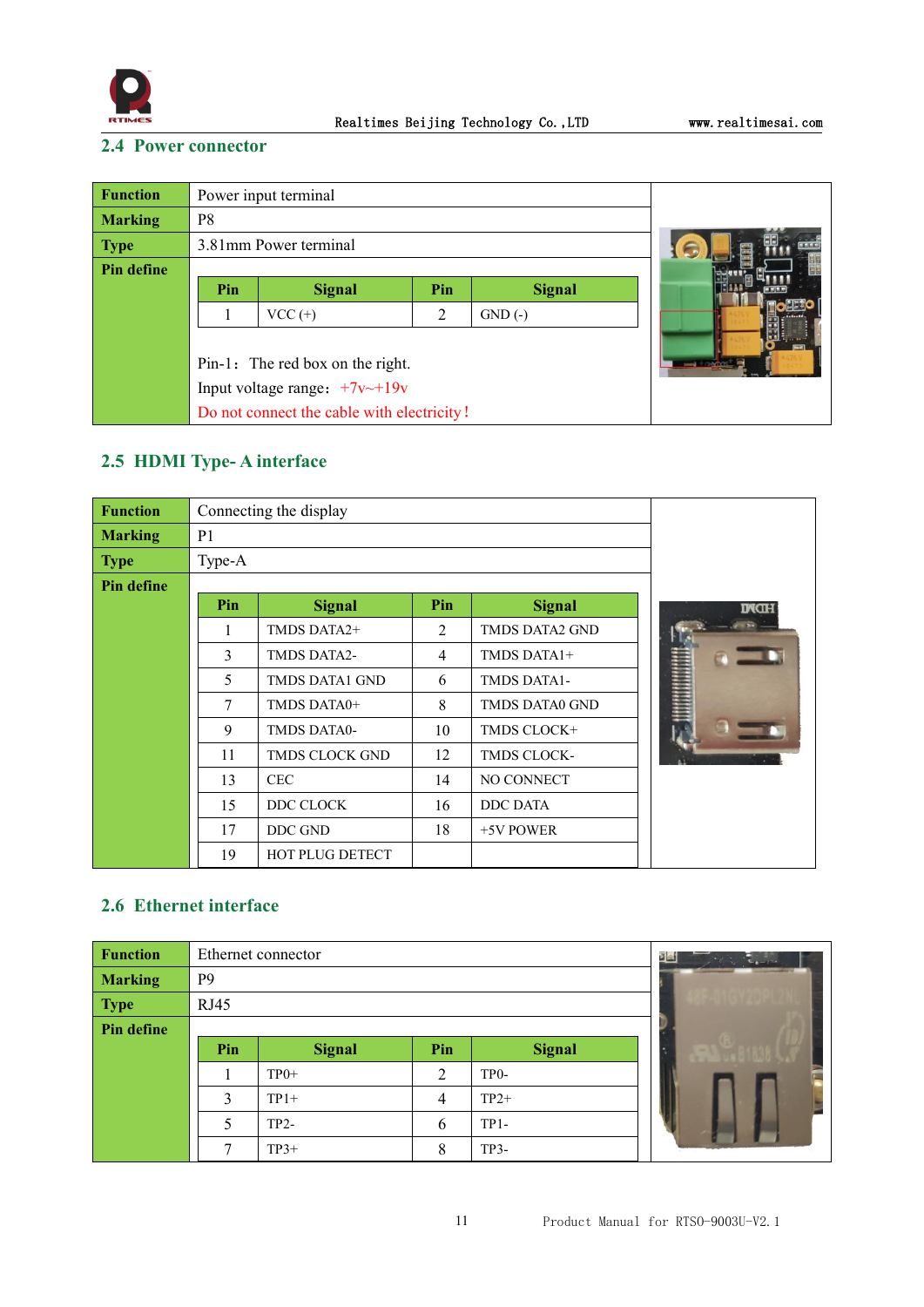

## <span id="page-12-0"></span>**2.7 USB Type-A interface**

| <b>Function</b>   | USB3.0 connector |                      |                |                   |  |  |
|-------------------|------------------|----------------------|----------------|-------------------|--|--|
| <b>Marking</b>    | P <sub>3</sub>   |                      |                |                   |  |  |
| <b>Type</b>       | Type-A           |                      |                |                   |  |  |
| <b>Pin define</b> |                  |                      |                |                   |  |  |
|                   | layer            |                      | superstratum   |                   |  |  |
|                   | Pin              | <b>Signal</b>        | Pin            | <b>Signal</b>     |  |  |
|                   | 1                | <b>VBUS</b>          | $\overline{2}$ | <b>USB 2.0 D-</b> |  |  |
|                   | $\overline{3}$   | USB 2.0 D+           | $\overline{4}$ | <b>GND</b>        |  |  |
|                   | 5                | SSRX-                | 6              | SSRX+             |  |  |
|                   | 7                | $\operatorname{GND}$ | 8              | SSTX-             |  |  |
|                   | 9                | $SSTX+$              |                |                   |  |  |
|                   |                  |                      |                |                   |  |  |
|                   |                  |                      |                |                   |  |  |
|                   | layer            |                      | substratum     |                   |  |  |
|                   | Pin              | <b>Signal</b>        | Pin            | <b>Signal</b>     |  |  |
|                   | 1                | <b>VBUS</b>          | $\overline{2}$ | <b>USB 2.0 D-</b> |  |  |
|                   | 3                | USB 2.0 D+           | $\overline{4}$ | <b>GND</b>        |  |  |
|                   | 5                | SSRX-                | 6              | SSRX+             |  |  |
|                   | $\overline{7}$   | <b>GND</b>           | 8              | SSTX-             |  |  |
|                   | 9                | SSTX+                |                |                   |  |  |

#### <span id="page-12-1"></span>**2.8 USB Micro interface**

| <b>Function</b> | USB2.0 connector                                              |                                                |     |                   |  |  |  |
|-----------------|---------------------------------------------------------------|------------------------------------------------|-----|-------------------|--|--|--|
| <b>Marking</b>  | <b>P4</b>                                                     |                                                |     |                   |  |  |  |
| <b>Type</b>     | Micro USB 2.0 Type-B                                          |                                                |     |                   |  |  |  |
| Pin define      |                                                               |                                                |     |                   |  |  |  |
|                 | Pin                                                           | <b>Signal</b>                                  | Pin | <b>Signal</b>     |  |  |  |
|                 |                                                               | <b>VBUS</b>                                    | 2   | <b>USB 2.0 D-</b> |  |  |  |
|                 | 3                                                             | <b>USB 2.0 D+</b>                              | 4   | USB ID            |  |  |  |
|                 | $\varsigma$                                                   | <b>GND</b>                                     |     |                   |  |  |  |
|                 |                                                               |                                                |     |                   |  |  |  |
|                 |                                                               | USB-OTG is in host mode, USB ID pins to float. |     |                   |  |  |  |
|                 | USB-OTG is in slave mode, USB ID the pins should be grounded. |                                                |     |                   |  |  |  |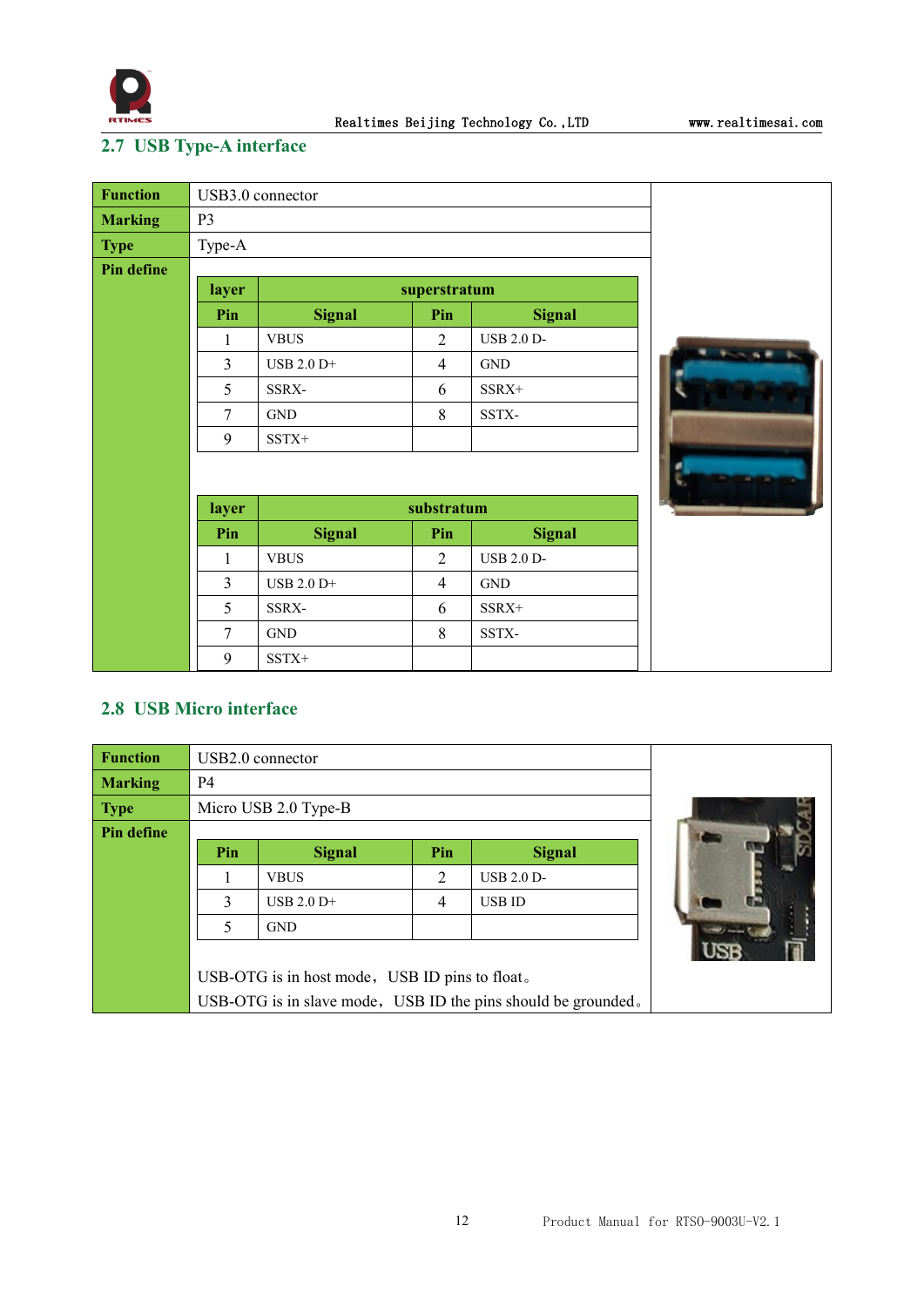

#### <span id="page-13-0"></span>**2.9 Multifunctional Connector**

| <b>Function</b> | Multi-function low speed signal interface |                                               |                |                  |  |  |
|-----------------|-------------------------------------------|-----------------------------------------------|----------------|------------------|--|--|
| <b>Marking</b>  | P7                                        |                                               |                |                  |  |  |
| <b>Type</b>     |                                           | 2.54mm, 2x12Pin Double row pins               |                |                  |  |  |
| Pin define      | Pin                                       | <b>Signal</b>                                 | Pin            | <b>Signal</b>    |  |  |
|                 | 1                                         | 3.3V                                          | $\overline{2}$ | 3.3V             |  |  |
|                 | 3                                         | UART0 TX                                      | 4              | <b>UARTO RX</b>  |  |  |
|                 | 5                                         | UART1_TX                                      | 6              | UART1_RX         |  |  |
|                 | 7                                         | GPIO0                                         | 8              | GPIO1            |  |  |
|                 | 9                                         | GPIO <sub>2</sub>                             | 10             | GPIO3            |  |  |
|                 | 11                                        | I2C CLK                                       | 12             | I2C DAT          |  |  |
|                 | 13                                        | <b>RECOVERY</b>                               | 14             | <b>RTC-BAT</b>   |  |  |
|                 | 15                                        | <b>RESET</b>                                  | 16             | REMOTE TX        |  |  |
|                 | 17                                        | POWER BUTTON                                  | 18             | <b>REMOTE RX</b> |  |  |
|                 | 19                                        | <b>GND</b>                                    | 20             | <b>GND</b>       |  |  |
|                 | 21                                        | CAN1H                                         | 22             | CAN1L            |  |  |
|                 | 23                                        | <b>CAN0H</b>                                  | 24             | <b>CAN0L</b>     |  |  |
|                 |                                           | The serial port level is 2.2V TTI logic level |                |                  |  |  |

The serial port level is 3.3V TTL logic level.

The mapping files in the/dev directory corresponding to UART0 and UART1 are ttyS0, ttyTHS2

UART0 is the kernel debugging serial port by default, which is used to output c-boot, u-boot and Linux kernel information. After Linux kernel is started, it is used as the serial port of display control terminal.TX2 The default serial port is set to 115200bps,8N1

The sysfs mapping Numbers of GPIO0~GPIO3 in the TX2 system are:388,298,480,486

GPIO high level state is 3.3v.

The resulting I2C bus corresponds to the iic-0 bus in the Linux system.

RTC-BAT pin is RTC Clock power input (+3V)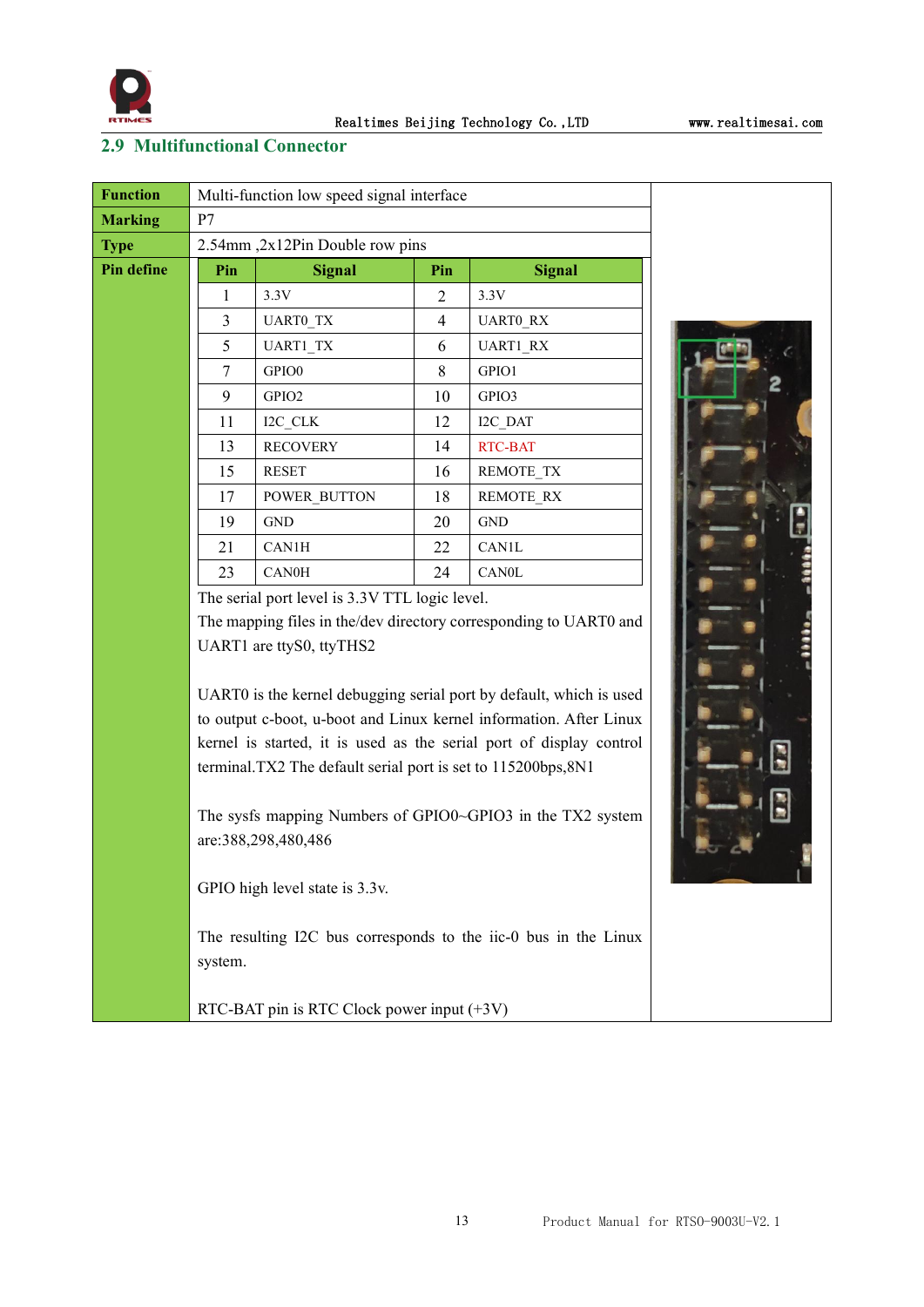

## <span id="page-14-0"></span>**3 Product size**



## <span id="page-14-1"></span>**4 Hardware update history**

#### **RTSO-9003U Board hardware update history**

| edition | <b>Updata description</b>                                                       |  |  |  |
|---------|---------------------------------------------------------------------------------|--|--|--|
| V1.0    | Initial release                                                                 |  |  |  |
| V1.1    | Fix power supply circuit error                                                  |  |  |  |
| V1.2    | Handle floating IO ports, Remove redundant CAN circuits, Adjust screen printing |  |  |  |
|         | information                                                                     |  |  |  |
| V1.3    | Change the IO interface circuit, Adjust the location of the USB OTG socket,     |  |  |  |
|         | Adjustable inductance package                                                   |  |  |  |
| V1.4    | Change screen information                                                       |  |  |  |
| V1.5    | Change key package, Change the logo and other screen printing information       |  |  |  |
| V1.6    | Modify IO interface chip package welding resistance layer                       |  |  |  |
| V1.7    | Replace the power terminal, Replace the power terminal Change the positive and  |  |  |  |
|         | negative direction of the power terminal, Replace the power chip, Modify USB    |  |  |  |
|         | earthing mode, Modify the HDMI interface circuit, Adjust interface placement    |  |  |  |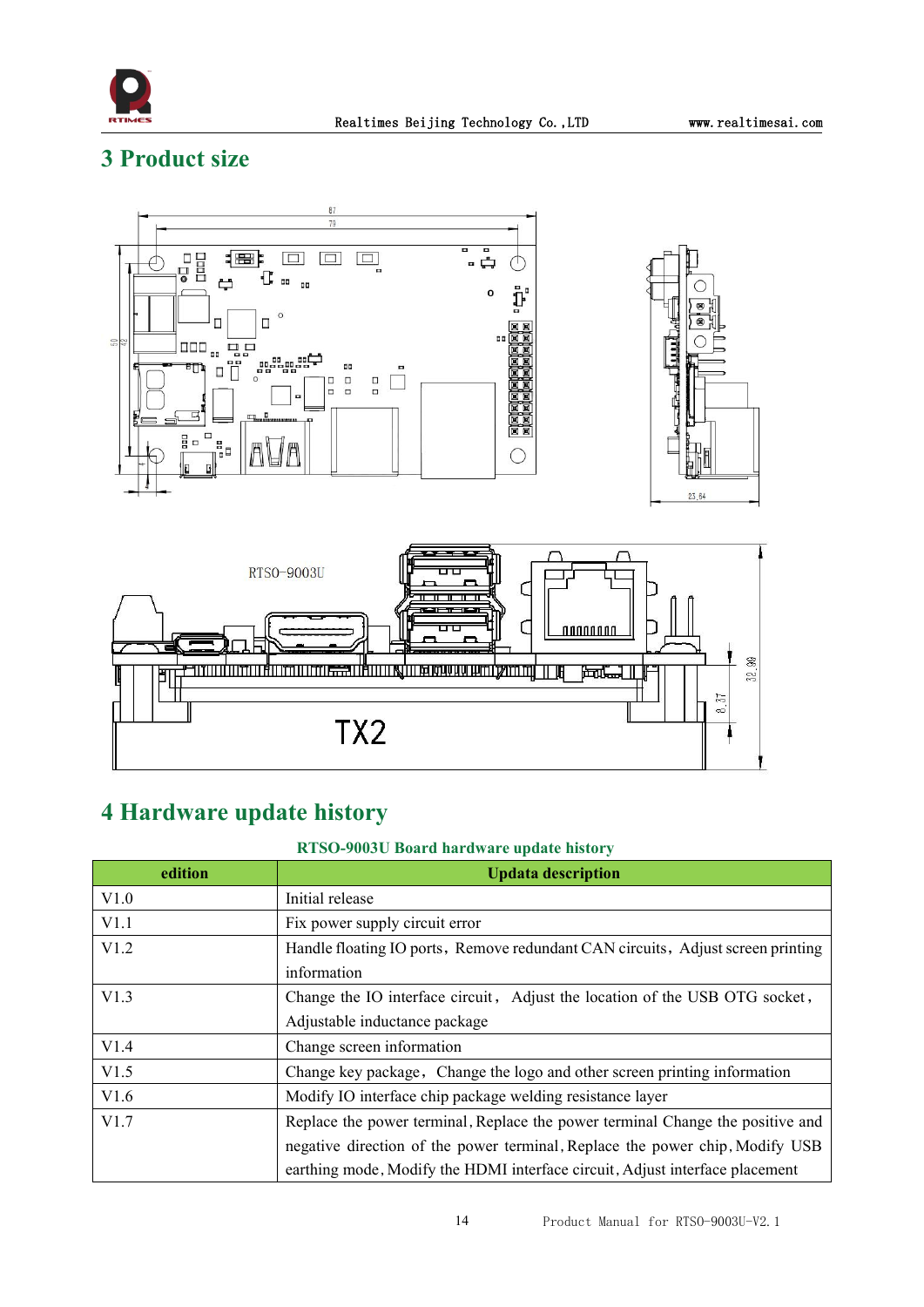

## <span id="page-15-0"></span>**Software version supporting instructions**

### <span id="page-15-1"></span>**1 Installation and use**

#### <span id="page-15-2"></span>**1.1 picture of products**



#### <span id="page-15-3"></span>**1.2 How to use the board**

The carrier board cannot work alone, it needs to be used in conjunction with the TX2 module. After aligning the inter-board connector with the module high-speed connector, press evenly with both hands to connect it; and use the screws provided with the product to reinforce and fix it.

Before using the 9003U carrier board, you must confirm that the TX2 core module has an operating system loaded with realtimes BSP. For the installation of the operating system and jetpack, please refer to the  $TX2$  system instruction manual (Ruitai cloud network disk/help document).<br>a) Make sure the external system is powered off

- 
- b)Install the TX2 core module to the U1 connector, Please pay attention to the alignment between connectors during installation, Force uniformity, apply uniform force, and install the fixing screw at the same time.
- c) Install necessary external cables.(e.g., the display cable to the HDMI monitor, the power input cable to power the system, the USB cable to connect the keyboard and mouse...).
- d)Connect the power cord to the power supply.
- e) RTSO-9003U adopts automatic power on design. Turn on the power and the system starts to work.
- f) For systems without protective enclosure, please avoid moving the whole system after the system is powered on. It is strictly prohibited to touch the circuit board and its electronic components.

Jetson TX2 modules are designed to optimize power efficiency and support multiple software-defined power modes. These power modes limit the budget of the module to around 7.5W or 10W or 15W by limiting the GPU and CPU frequencies and the number of CPU cores online to pre-approved levels. For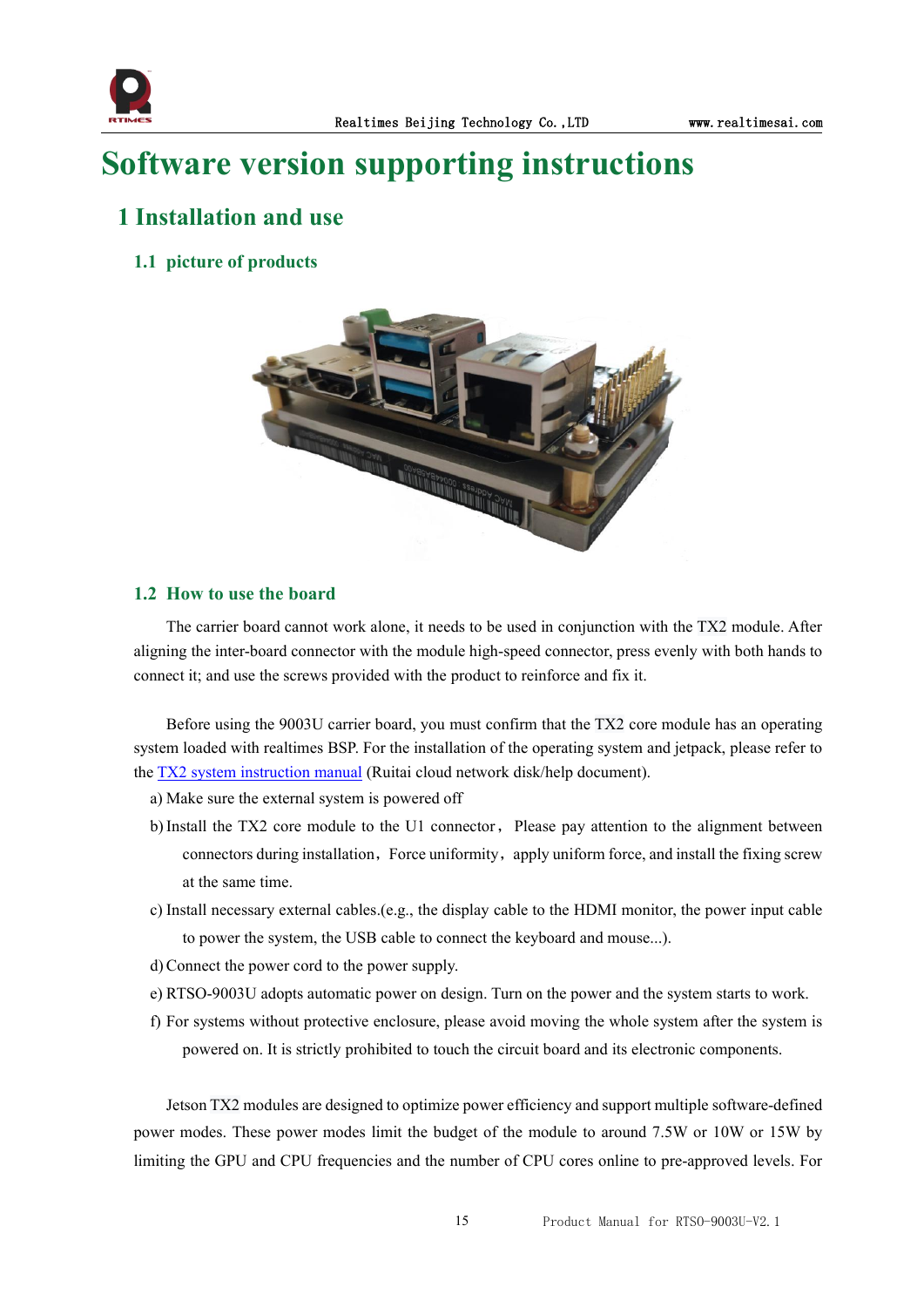

detailed information and settings of the power mode, you can check the help document Jetson [platform](http://yun.realtimes.cn/) working mode settings and tegrastats status query.

#### <span id="page-16-0"></span>**1.3 Recovery Mode**

Jetson TX2 core module can work in normal mode and Recovery mode, In the Recovery mode, file system update, kernel update, boot loader update, BCT update and other operations can be performed.

Procedure to place system in Force USB Recovery Mode:

- a) Power down the device.
- b) Use USB cable to connect otg-usb port (P4) of RTSO -9003U with Host(PC) to develop host USB port
- c) Press the RECOVERY button without releasing it to power the system. The power supply should be maintained for more than 3 seconds, and then release the RECOVERY button.
- d) After the system enters the Recovery mode, subsequent operations can be carried out.

## <span id="page-16-1"></span>**2 L4T**(**Linux for Tegra Abbreviation"L4T"**)

The RTSO-9003U board works on systems that burn using the official original NVIDIA Linux For Tegra (L4T) ,HDMI, gigabit Ethernet, USB2.0, serial port, GPIO, SD card, I2C bus, fan interface, can be supported. But USB3.0 can't work normally.

The full support of RTSO-9003U rugged machine interface needs to load supporting driver patches. NVIDIA LT4 package can be downloaded from the following link <https://developer.nvidia.com/embedded/linux-tegra> RTSO-9003U patch support package download [https://www.realtimesai.com](https://www.realtimesai.com/en/software.html)

For the installation of the operating system and jetpack, please refer to the TX2 system [instruction](http://yun.realtimes.cn/) manual (Ruitai Cloud Network Disk/Help Documentation/Jetsonx System Burning and Backup Directory).

RTSO-9003U board level patch support package download jump link: <https://www.realtimes.cn/cn/software.html>

#### <span id="page-16-2"></span>**3 Other related introductions**

#### <span id="page-16-3"></span>**3.1 Jetpack**

Nvidia jetpack sdk is the most comprehensive solution for building AI applications. It includes software libraries and APIs, samples, developer tools and documentation for the latest and previous versions of Jetson products.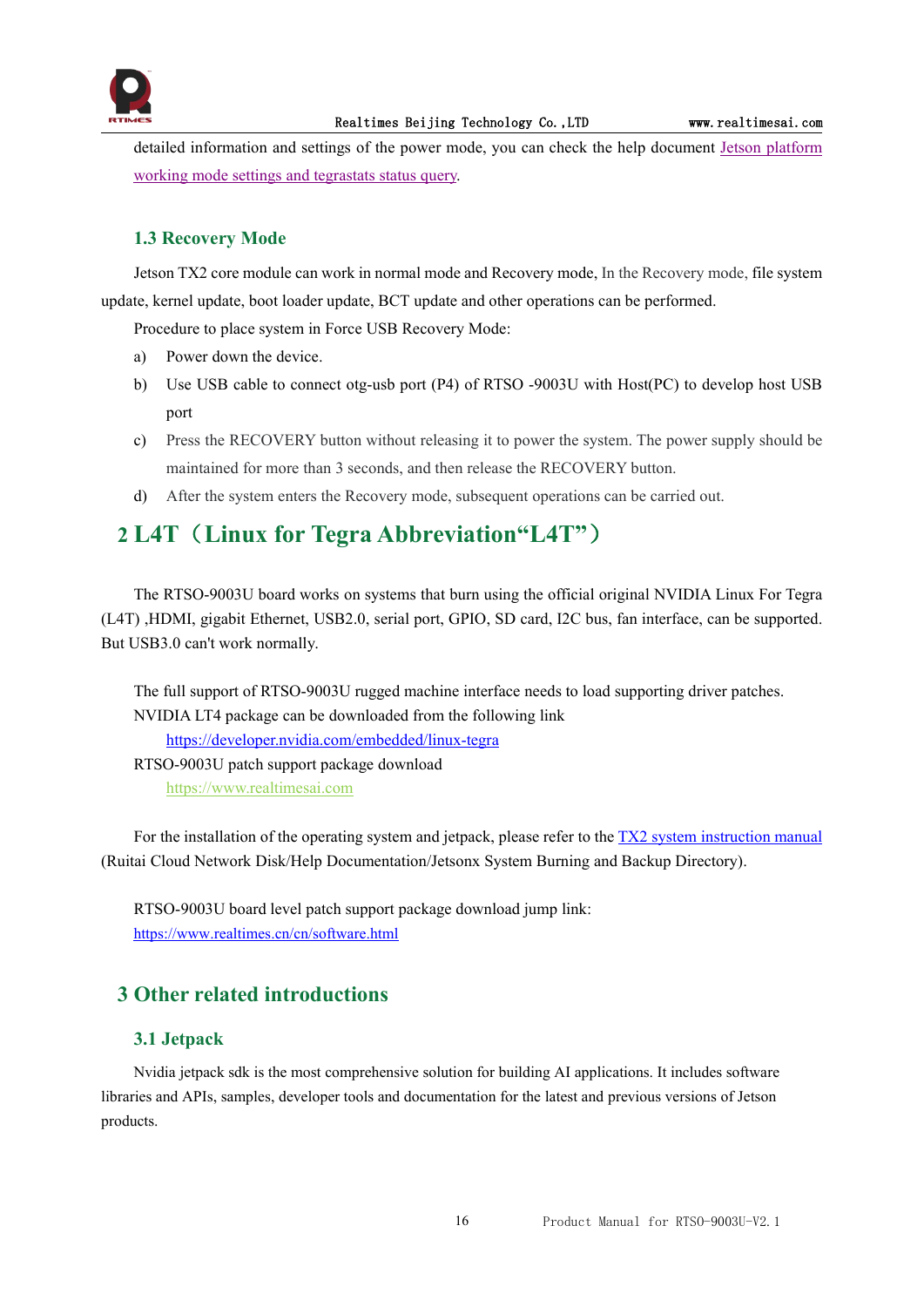

#### <span id="page-17-0"></span>**3.1.1 Jetpack Component summary**

This section briefly introduces each component of JetPack. For more detailed information about these components, please refer to JetPack's online documentation.

#### **OS Image**

JetPack includes a reference file system derived from Ubuntu. (Development kit system, no need to install)

#### **Libraries and APIs**

JetPack library and API include:

•TensorRT and cuDNN for high-performance deep learning applications

•CUDA for multi-domain GPU accelerated applications

•NVIDIA Container Runtime for containerized GPU accelerated applications

•Multimedia API package for camera application and sensor driver development

•VisionWorks, OpenCV and VPI for visual computing applications

•Sample application

#### <span id="page-17-1"></span>**3.1.2 How to install Jetpack**

#### **Overview of process steps**

Installing JetPack to your Jetson device requires you to perform the following steps:

- 1. Download and install the NVIDIA SDK Manager on the Linux host.
- 2. Connect your jetson device to the Linux host (Micro USB or network (same network segment).
- 3. Test your device can connect via ssh.
- 4. Use SDK Manager to select and install the required components.

#### **Download and install the NVIDIA SDK Manager on the Linux host.**

You must have a Linux host with internet access to run SDK Manager and refresh the developer kit.The supported host operating systems are:

Ubuntu Linux x64 Version 18.04 or 16.04

Download and install NVIDIA SDK Manager. **sdkmanager** Installation package: **sdkmanager-[version].[build#].deb** The current version is: **sdkmanager** 1.2.0 **sdkmanager** install **\$ sudo apt install ./sdkmanager-[version].[build#].deb**

#### **Connect your jetson device to the Linux host**

Prepare your Jetson device for the following settings. (If the equipment system is not initialized, the system user needs to initialize after power-on)

- Connect the monitor, keyboard and mouse to the Jetson device (RTSO9003U + Jetson TX2) (please refer to the interface description above).

Use Micro USB cable to connect Linux host and OTG-USB port (P4) of RTSO-9003U (or network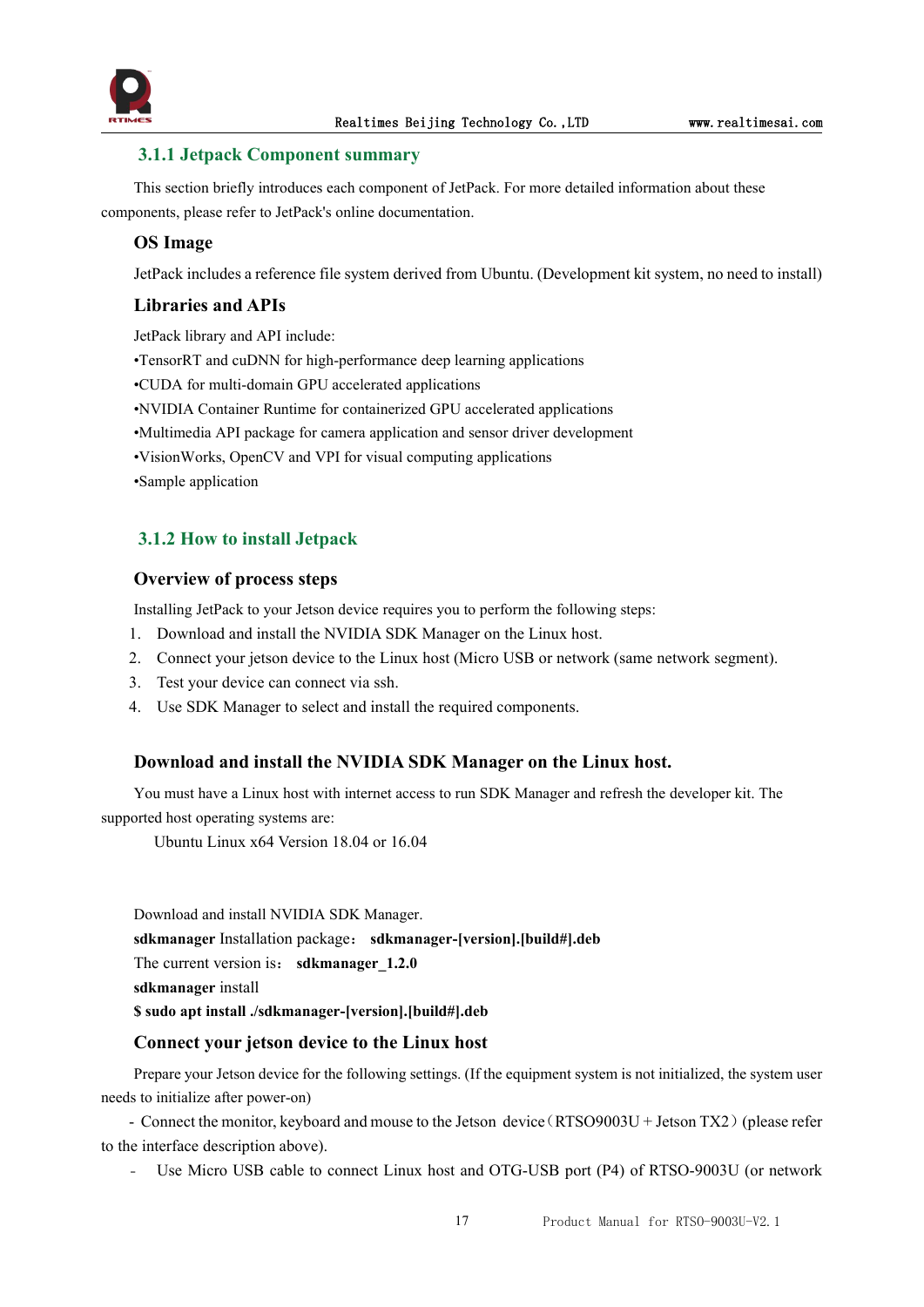

(same network segment))

- During the setup process, SDK Manager will provide Internet connection for your jetson Feiyun Smart Box via USB or network connection.
- Connect the supplied power adapter to the DC jack of the Feiyun Smart Box, and plug the AC interface into an AC power outlet.

#### **Test that your device can connect via ssh.**

If connected via Micro USB, enter lsusb under the Linux host terminal to see the nvidia crop

The device can be accessed through ping or ssh commands

\$ ping 192.168.55.1 or

 $\$  ssh  $\le$ jetson\_user $\ge$ @192.168.55.1

If connected via a network, check whether the device ip address is in the same network segment as the Linux host on the Feiyun Smart Box, and the Feiyun Smart Box device can be accessed through the ping or ssh command.

```
$ ping <jetson ip>
or
\ ssh < jetson user\geq@< jetson device ip>
```
#### **Use SDK Manager to select and install the required components**

NVIDIA SDK Manager supports installing software to Jetson core (Flying Cloud Smart Box). For complete instructions, please refer to Chapter 5 of "TX2 System [Programming](http://yun.realtimes.cn/) Manual".

#### <span id="page-18-0"></span>**3.2 Developer tools**

JetPack includes the following development tools. Some are used directly on the Jetson system, and some run on a Linux host connected to the Jetson system.

#### **• Application development and debugging tools**

• NSight Eclipse version for GPU-accelerated application development: runs on a Linux host. All Jetson products are supported.

• CUDA-GDB for application debugging: Runs on a Jetson system or a Linux host. All Jetson products are supported.

• CUDA-MEMCHECK to debug application memory errors: run on Jetson systems. All Jetson products are supported.

#### **• Application analysis and optimization tools**

• NSight Systems for application multi-core CPU profiling: runs on a Linux host. Helps you improve application performance by identifying slow parts of your code. All Jetson products are supported.

• NVIDIA® Nsight™ compute kernel profiler: an interactive profiling tool for CUDA applications. It provides detailed performance metrics and API debugging through the user interface and command line tools.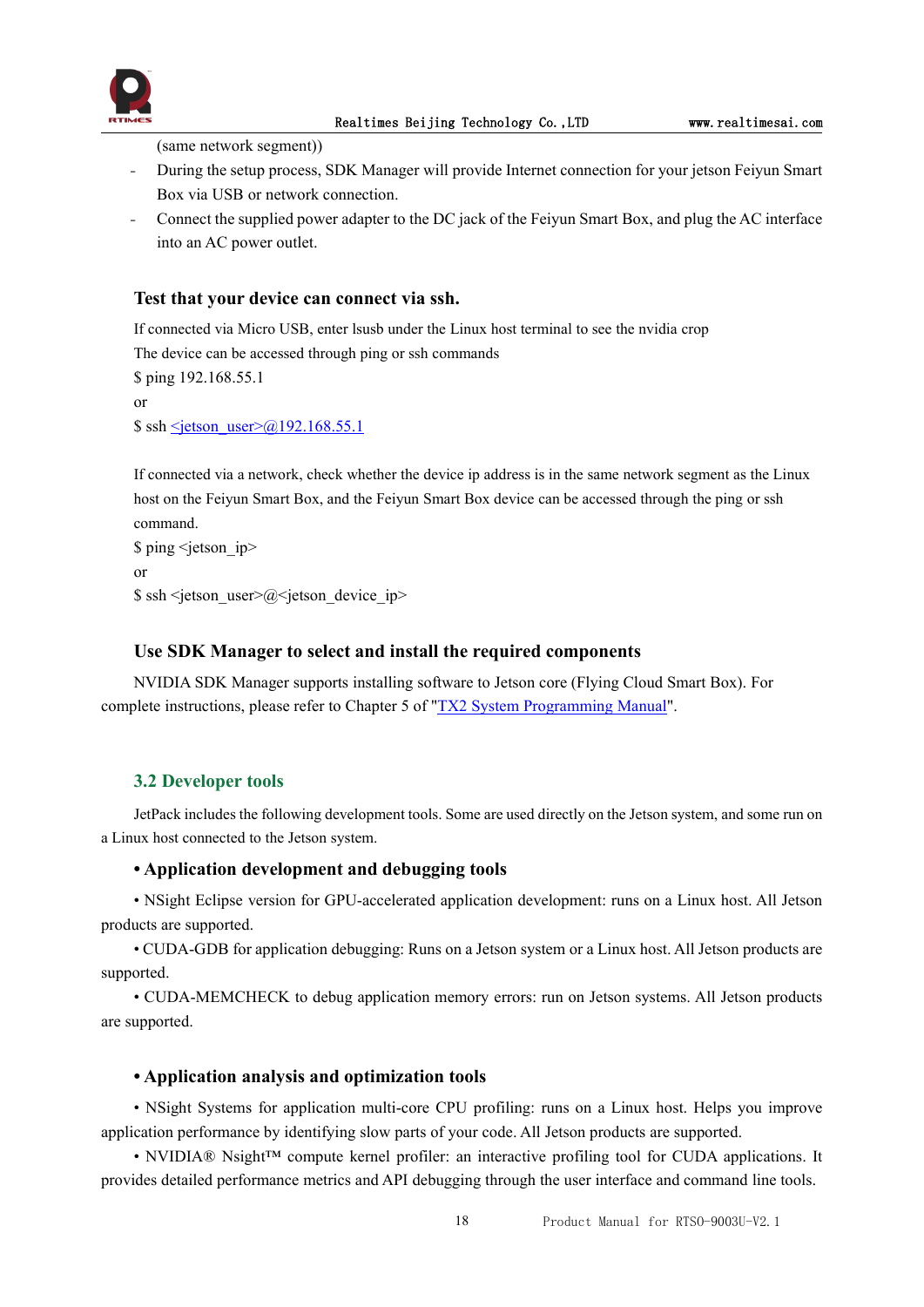

• NSight Graphics for Graphics Application Debugging and Profiling: A consolegrade tool for debugging and optimizing OpenGL and OpenGL ES programs. Running on a Linux host. All Jetson products are supported.

#### <span id="page-19-0"></span>**3. 3 Documentation**

Documents related to developers using JetPack include:

- JetPack [Documentation](https://docs.nvidia.com/jetson/jetpack/index.html)
- VisionWorks [Documentation](https://developer.nvidia.com/embedded/visionworks)
- Nsight Eclipse Edition [Documentation](https://docs.nvidia.com/cuda/nsight-eclipse-edition-getting-started-guide/index.html)
- CUDA-GDB [Documentation](http://docs.nvidia.com/cuda/cuda-gdb/index.html)
- [CUDA-MEMCHECK](http://docs.nvidia.com/cuda/cuda-memcheck/index.html) Documentation
- TensorRT [Documentation](https://docs.nvidia.com/deeplearning/sdk/tensorrt-developer-guide/index.html)
- cuDNN [Documentation](https://docs.nvidia.com/deeplearning/sdk/cudnn-developer-guide/index.html)
- CUDA [Toolkit](https://docs.nvidia.com/cuda/index.html)
- NVIDIA [Container](https://www.google.com/url?q=https://github.com/NVIDIA/nvidia-docker/wiki%23platform-support&sa=D&ust=1562106101392000&usg=AFQjCNG6YZBlyXRWjcpGIYF8fkBkYt9RsA) Runtime
- OpenCV [Documentation](https://developer.nvidia.com/opencv)
- Jetson Linux [Multimedia](https://docs.nvidia.com/jetson/l4t-multimedia/index.html) API Reference
- Nsight [Systems](https://docs.nvidia.com/nsight-systems/index.html)
- [nvprof](https://docs.nvidia.com/cuda/profiler-users-guide/index.html)
- Visual [Profiler](http://docs.nvidia.com/cuda/profiler-users-guide/index.html)
- Nsight [Graphics](https://docs.nvidia.com/nsight-graphics/index.html)
- Nsight [Compute](https://docs.nvidia.com/nsight-compute/NsightComputeCli/index.html) CLI
- VPI–Vision [Programming](https://docs.nvidia.com/vpi/index.html) Interface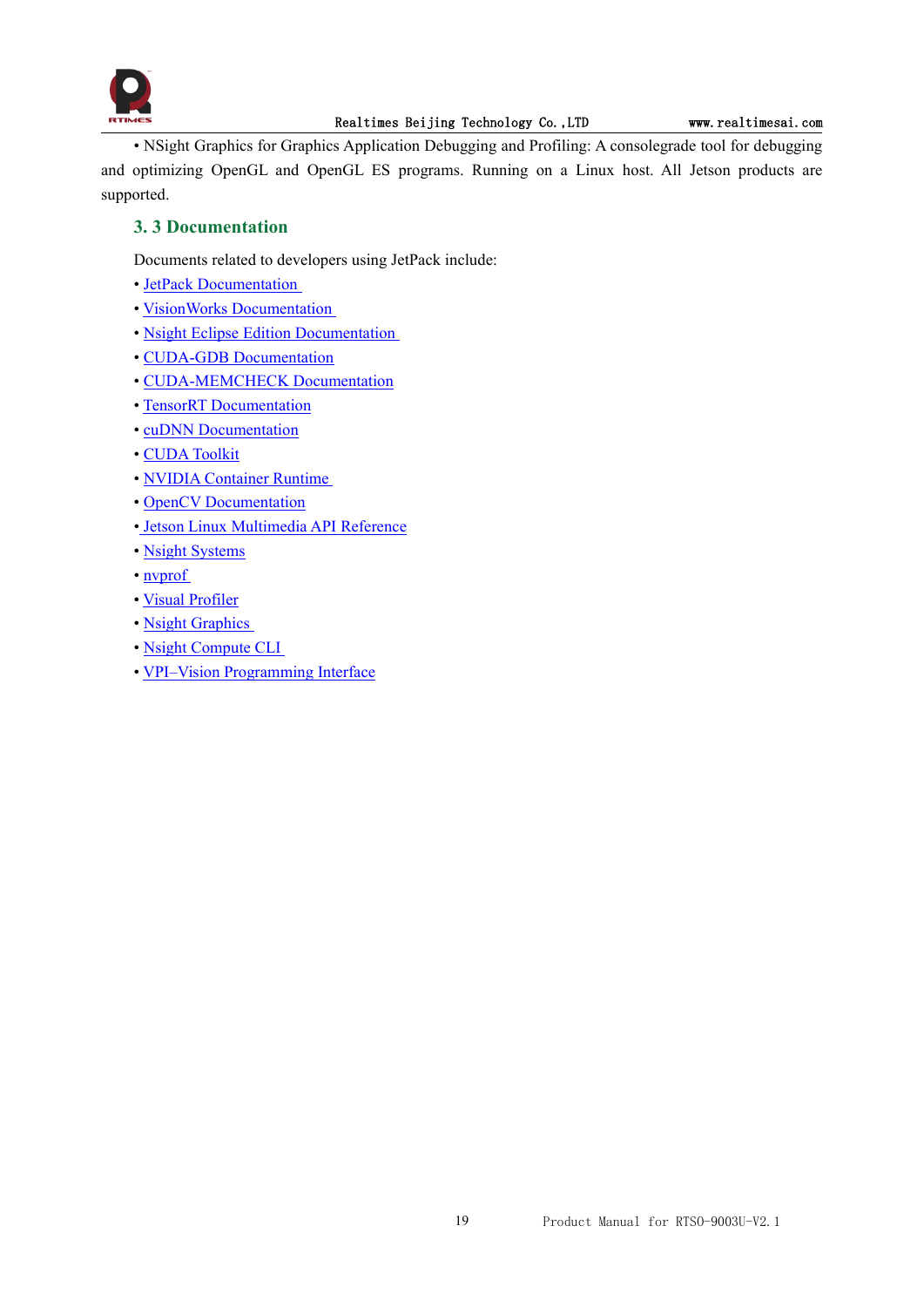

## <span id="page-20-0"></span>**Terms** of Warranty

#### **Important note**

Each embedded product provided by Realtimes Technology is free from any defects in material and process,fully in line with the specifications officially issued by the original factory.

Realtimes Technology warranty covers the original products,If the parts configured by the dealer are out of order, please consult with the dealer to solve the problem. All the baseplate and core modules provided by Ruitai New Era (Beijing) Technology Co., Ltd. are guaranteed for 3 years, while the other peripherals are guaranteed for 1 year (life-long maintenance service is provided if the warranty period is beyond the warranty period).The warranty period starts from the date of delivery, for the products repaired within the warranty period, the repair parts shall be extended for 12 months.Unless notified by Realtimes Technology, the date of your original invoice shall be the date of shipment.

#### **How do I get warranty services**

If the product does not work properly, Please contact Realtimes Technology or dealer for warranty service, please show invoice when product warranty(this is the proof for you getting warranty service).

#### **Warranty solution**

When you ask for warranty service, please follow Realtimes Technology warranty process, You will need to receive your first diagnosis from a technicial engineer by phone or by email,at that time,we need you to cooperate with us to fill in all the questions on the RMA form provided by us. Once we accurately determine the cause of the fault and the location of the damage ,we will provide the charge list for the out of warranty products,which needs your confirmation.Realtimes Technology keep the right to repair or replace the products. If the product is replaced or repaired, the replaced faulty product or the repaired and replaced faulty parts will be returned to Realtimes Technology.

For products under warranty,the customer shall bear the freight when the product is returned to the manufacturer,Realtimes Technology will bear the ship cost of the products after maintenance.

#### **The following conditions are not covered by the warranty terms**

- a) Improper installation, improper use, misuse and abuse of products(Overloading, for example).
- b) Improper maintenance and storage (Such as fire, explosion, etc) or natural disasters (such as lightning stroke,earthquake,typhoon,etc)
- c) Personal unauthorized changing the product(such as changing circuit characteristics, mechanical characteristics, software characteristics,Conformal coating).
- d) Other failures which are clearly due to misuse(such as overvoltage,polarity reversal, the pin bent or broken,the wrong connection,drop damage,transportation damage,damage due to over operating temperature and so on).
- e) The logo and part number on the product have been deleted or removed.
- f) The product is out of warranty.

#### **Special concerns**